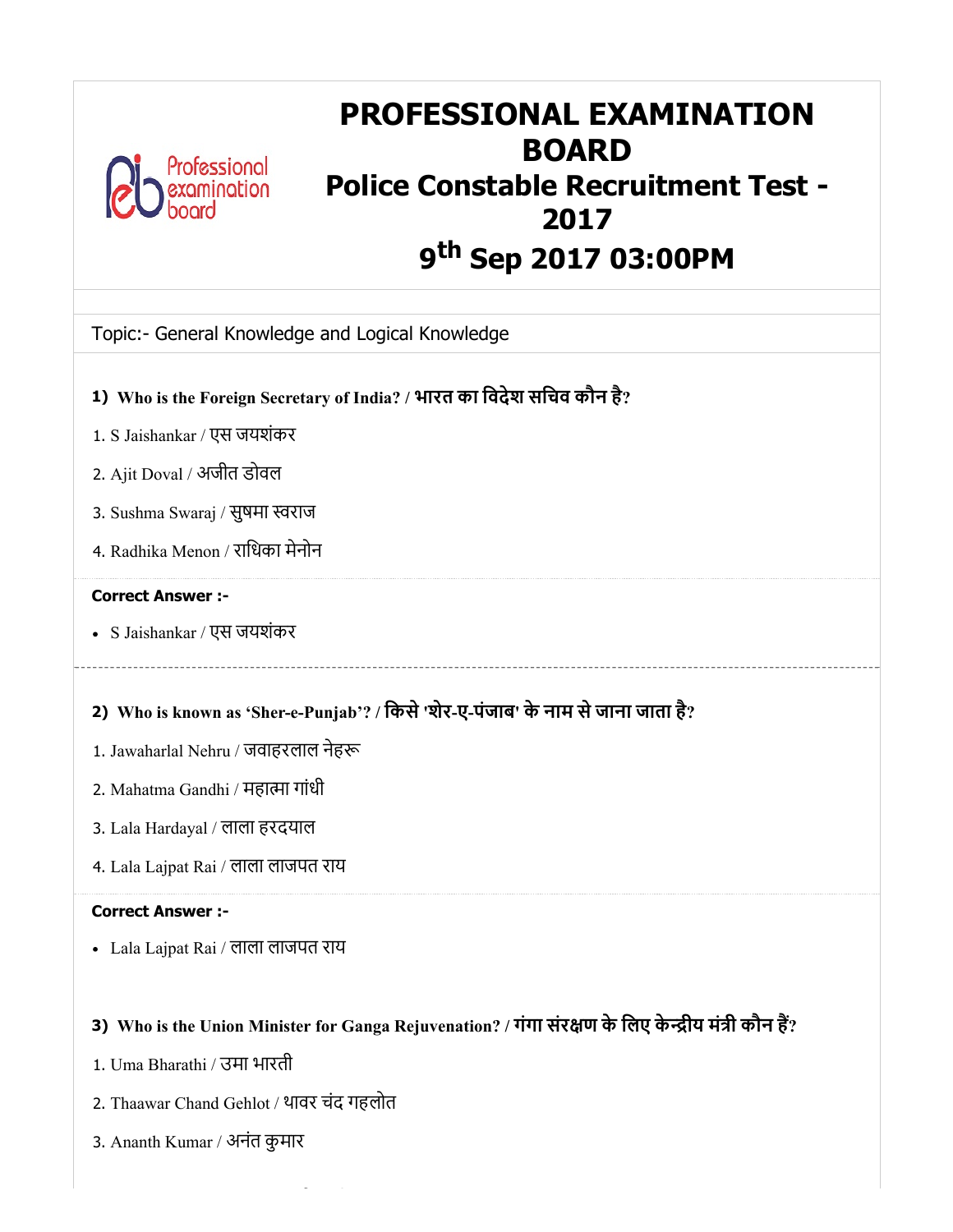| <b>Correct Answer :-</b>                   |                                                                                                               |
|--------------------------------------------|---------------------------------------------------------------------------------------------------------------|
| • Uma Bharathi / उमा भारती                 |                                                                                                               |
| आरंभ किया गया है।                          | 4) 'Mission 41K' has been launched to save energy by / 'मिशन 41हजार' ऊर्जा बचाने के लिए<br>द्वारा             |
| 1. Ministry of Health / स्वास्थ्य मंत्रालय |                                                                                                               |
| 2. Ministry of Railways / रेल मंत्रालय     |                                                                                                               |
|                                            | 3. Ministry of Petroleum and Natural Gas / पेट्रोलियम एवं प्राकृतिक गैस मंत्रालय                              |
|                                            | 4. Ministry of New and Renewable Energy / नवीन और नवीकरणीय ऊर्जा मंत्रालय                                     |
| <b>Correct Answer :-</b>                   |                                                                                                               |
| • Ministry of Railways / रेल मंत्रालय      |                                                                                                               |
|                                            | 5) How many 4-digit numbers can be formed with 1, 2, 3 0, 8, which are divisible by $10$ ? / अंकों 1, 2, 3 0, |
|                                            |                                                                                                               |
|                                            | 8, से 4 अंक वाली ऐसी कितनी संख्याएं निर्मित हो सकती हैं जो 10 से भाज्य हैं?                                   |
|                                            |                                                                                                               |
| 1.6                                        |                                                                                                               |
| 2.24                                       |                                                                                                               |
| 3.12                                       |                                                                                                               |
| 4.18                                       |                                                                                                               |
| <b>Correct Answer :-</b>                   |                                                                                                               |
| $\bullet$ 24                               |                                                                                                               |
|                                            |                                                                                                               |
|                                            | 6) Which game is the state-sport in Madhya Pradesh? / मध्य प्रदेश की राज्य-क्रीड़ा क्या है?                   |
| 1. Kho-Kho / खो-खो                         |                                                                                                               |
| 2. Volleyball / वॉलीबॉल                    |                                                                                                               |
| 3. Kabaddi / कबड्डी                        |                                                                                                               |
| 4. Malkhamb / मलखम्भ                       |                                                                                                               |
| <b>Correct Answer :-</b>                   |                                                                                                               |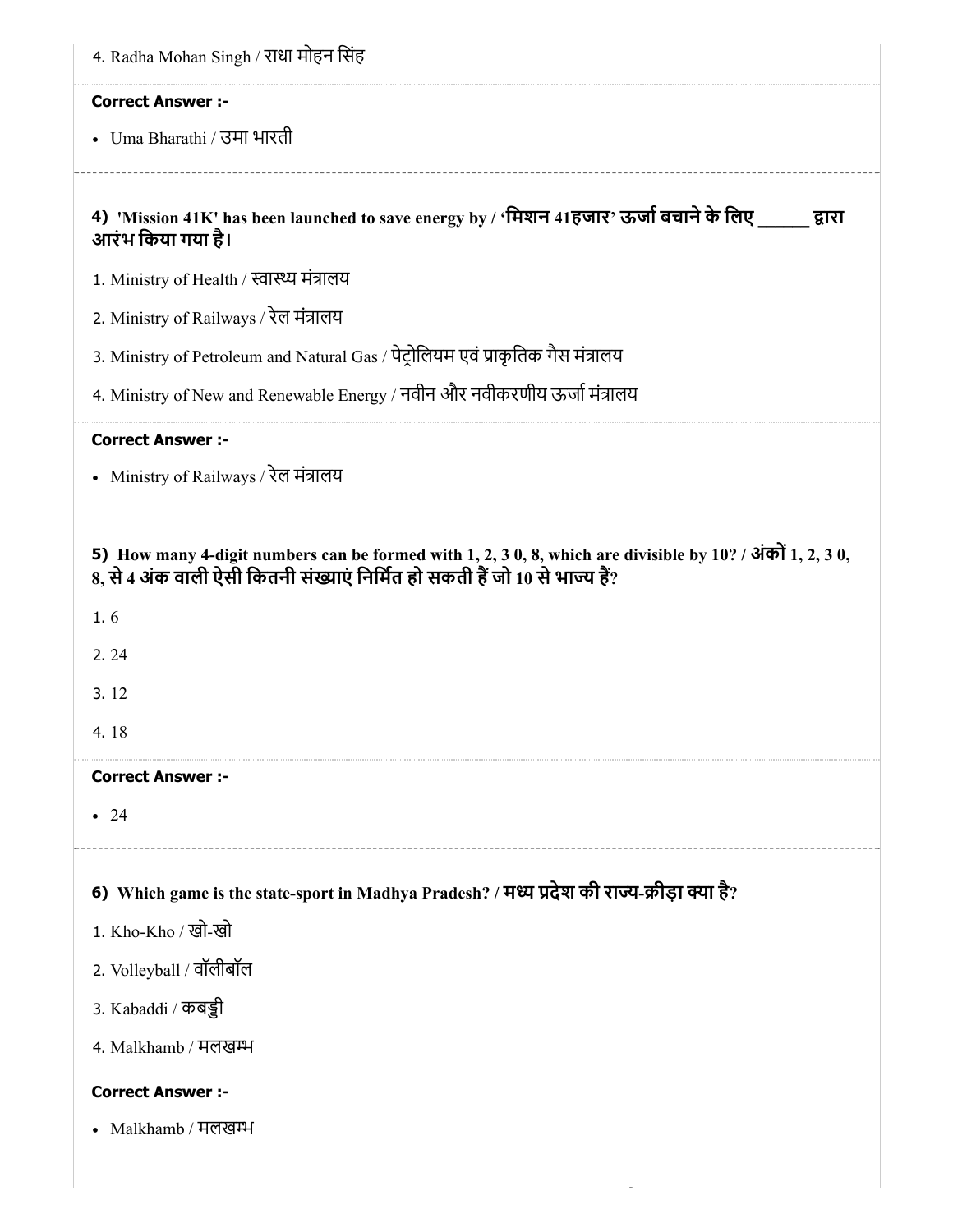## 7) Which one of the following is the first shipyard of India? / निम्न में से कौन सा एक भारत का पहला पोत ांगण है?

- 1. Visakhapatnam / िवशाखापटनम
- 2. Paradeep / पारादीप
- 3. Mazagaon / मज़गाँव
- 4. Cochin / कोचीन

#### Correct Answer :-

Visakhapatnam / िवशाखापटनम

8) Which is the largest state in India in terms of area? / क्षेत्र के सदभे में भारत का सबसे बड़ा राज्य कौन सा है?

- 1. Uttar Pradesh / उत्तर प्रदेश
- 2. Rajasthan / राजथान
- 3. Maharashtra / महारा
- 4. Madhya Pradesh / मध्य प्रदेश

#### Correct Answer :-

Rajasthan / राजथान

## 9) Which is the largest cotton growing state in India? / भारत में कौन सा राज्य सर्वाधिक कपास का उत्पादन करता है?

- 1. Gujarat / गुजरात
- 2. Andhra Pradesh / आन्ध्र प्रदेश
- 3. Maharashtra / महाराट
- 4. Madhya Pradesh / मध्य प्रदेश

#### Correct Answer :-

Gujarat / गुजरात

10) Which of the following constructions in Madhya Pradesh has NOT won the Aga Khan Award for Architecture? / निम्नांकित में से किस रचना ने वास्तुकला (आर्किटेक्चर) के लिए आगा खान पुरस्कार नहीं जीता है?

1. Aranya Community Housing, Indore / अरण्य कम्यूनिटी हाउसिंग, इन्दौर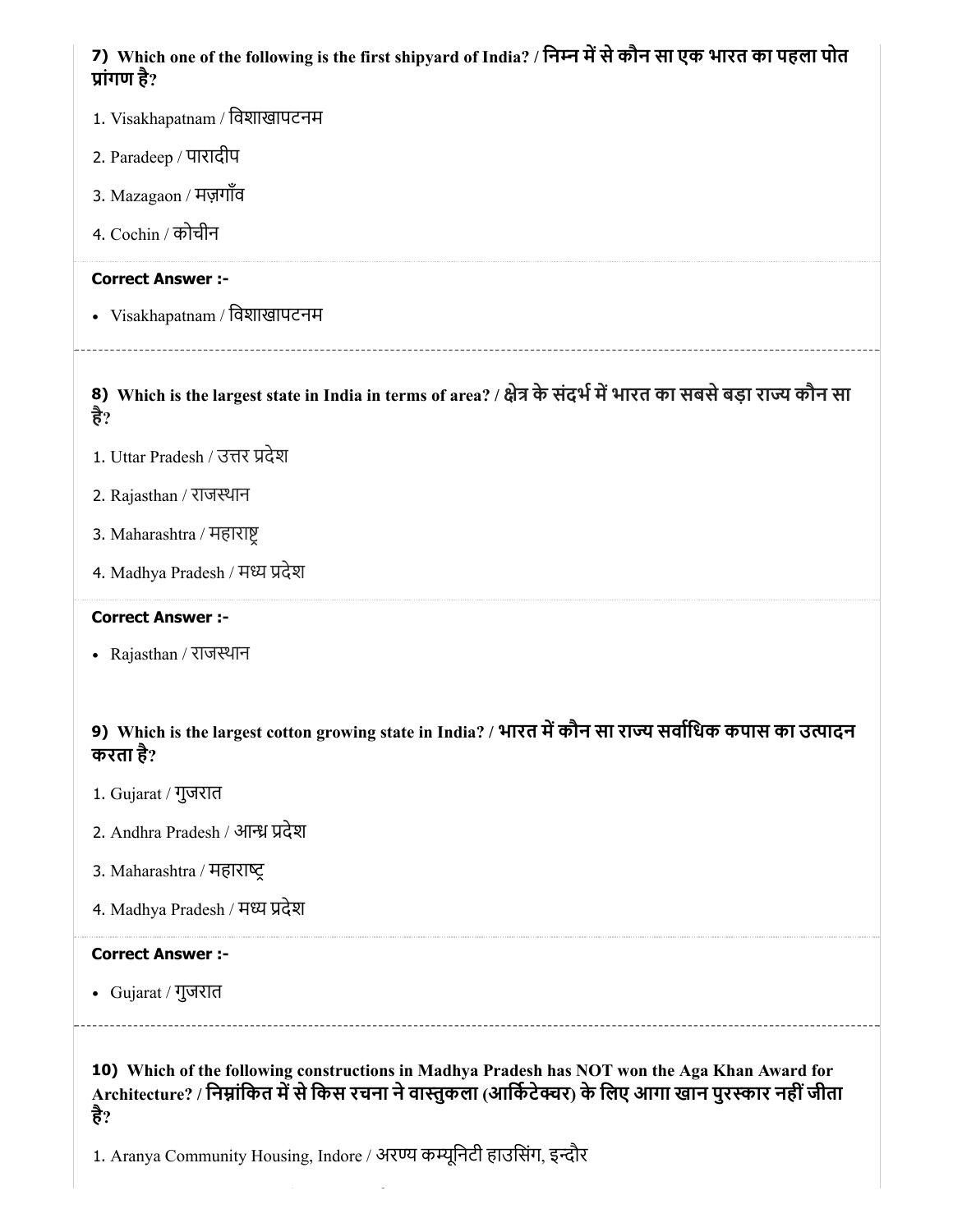- 2. Vidhan Bhavan, Bhopal / िवधान भवन, भोपाल
- 3. Slum Networking, Indore / स्लम नेटवर्किंग, इन्दौर
- 4. Vallabh Bhawan, Bhopal / वल्लभ भवन, भोपाल

• Vallabh Bhawan, Bhopal / वल्लभ भवन, भोपाल

11) Which of these is the smallest ocean in the world? / इनमें से कौन सा दुनिया का सबसे छोटा महासागर है?

- 1. Atlantic ocean / अटलांिटक महासागर
- 2. Indian Ocean / िहंद महासागर
- 3. Arctic ocean / आकिटक सागर
- 4. Pacific Ocean / शांत महासागर

#### Correct Answer :-

- Arctic ocean / आकिटक सागर
- 12) Known as a great humanist, was the eldest son of Mughal emperor Shah Jahan. / \_\_\_\_\_\_\_मुगल बादशाह शाह जहाँके बड़ेबेटेथे, िजएक महान मानवतावादी केप मजाना जाता था ।
- 1. Dara Shikoh / दारा िशकोह
- 2. Akbar / अकबर
- 3. Aurangzeb / औरंगज़ेब
- 4. Shah Shuja / शाह शुजा

#### Correct Answer :-

Dara Shikoh / दारा िशकोह

## 13) Davis cup is awarded to: / डेविस कप से इन्हें सम्मानित किया जाता है:

- 1. Countries / देशों
- 2. Zones / जोन
- 3. Individuals / व्यक्तियों
- 4. Districts / िजलों

#### Correct Answer :-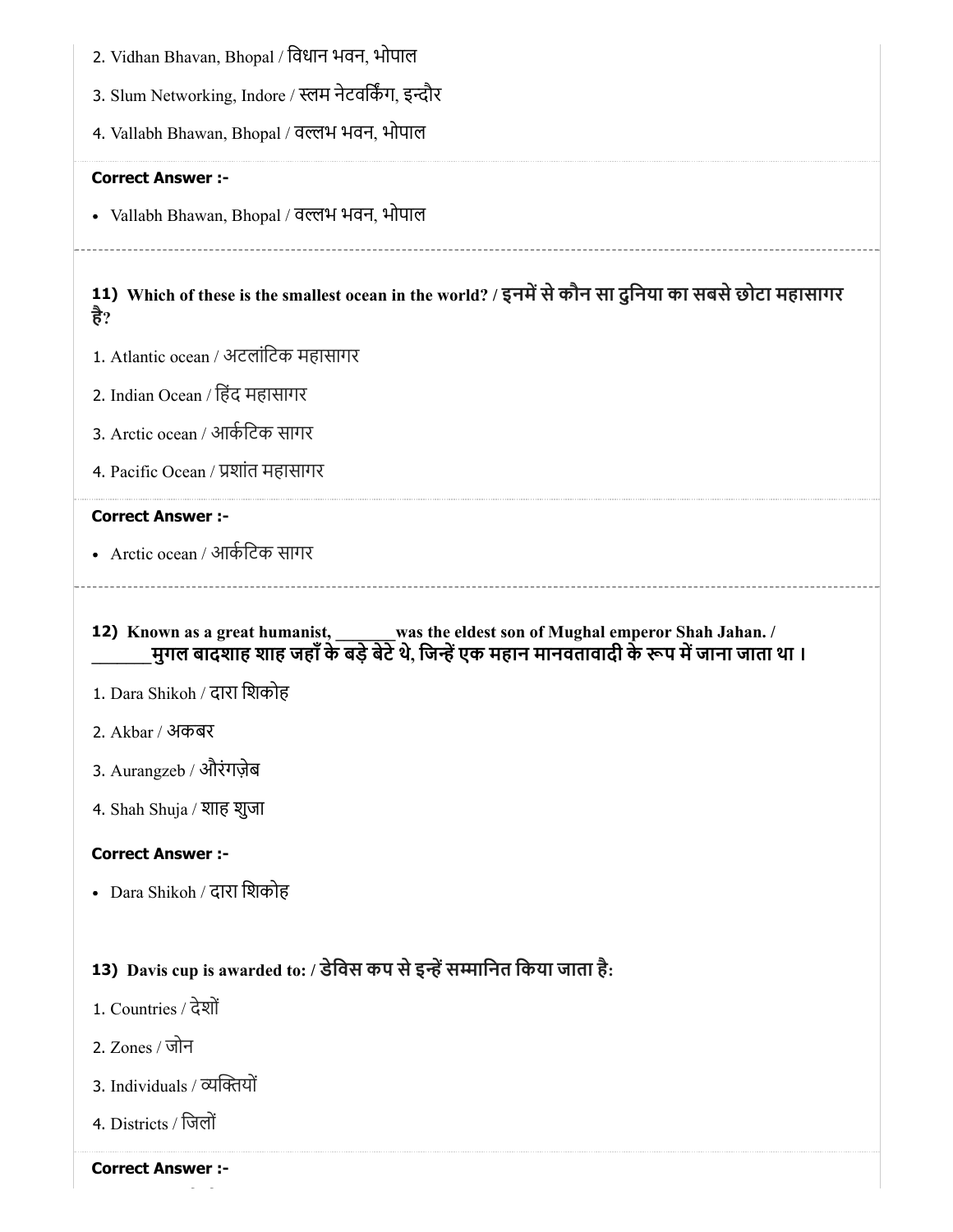## Countries / देशों

14) If *eraser* is called *pencil, pencil* is called *box, box* is called *sharpener, sharpener* is called *bag,* what does one *write* with? / यिद *eraser* को *pencil* कहा जाता है, *pencil* को *box* कहा जाता है, *box* को *sharpener* कहा जाता हैऔर *sharpener* को *bag* कहा जाता है, तो कोई िकसकी सहायता सेिलख सकता है?

1. *box*

2. *bag*

3. *eraser*

4. *pencil*

#### Correct Answer :-

*box*

15) Dispur is the capital of: / िदसपुर इसकी राजधानी है:

- 1. Tripura / िपुरा
- 2. Arunachal Pradesh / अणाचल देश
- 3. Manipur / मिणपुर
- 4. Assam / असम

#### Correct Answer :-

Assam / असम

16) Pt. Uddhavdas Mehta Vaidya Shastri Ayurved Sewa Samman 2017 was conferred by the Madhya Pradesh government on / मध्य प्रदेश सरकार द्वारा पं. ऊद्धवदास मेहता विद्या शास्त्री आयुर्वेद सेवा सम्मान 2017 िनन थान पर दान िकया गया:

1. Government Dhanwantri Ayurvedic Hospital / सरकारी धवंतर आयुविदक अताल

2. Pt. Khushilal Sharma Ayurveda College, Bhopal / पं. खुशीलाल शर्मा आयुर्वेद कॉलेज, भोपाल

3. Mandsaur Institute of Ayurveda / आयुर्वेद का मंदसौर इंस्टीट्यूट

4. Pt. Shivnath Shastri Ayurveda College / पं. शिवनाथ शास्त्री आयुर्वेद कालेज

#### Correct Answer :-

• Pt. Khushilal Sharma Ayurveda College, Bhopal / पं. खुशीलाल शर्मा आयुर्वेद कॉलेज, भोपाल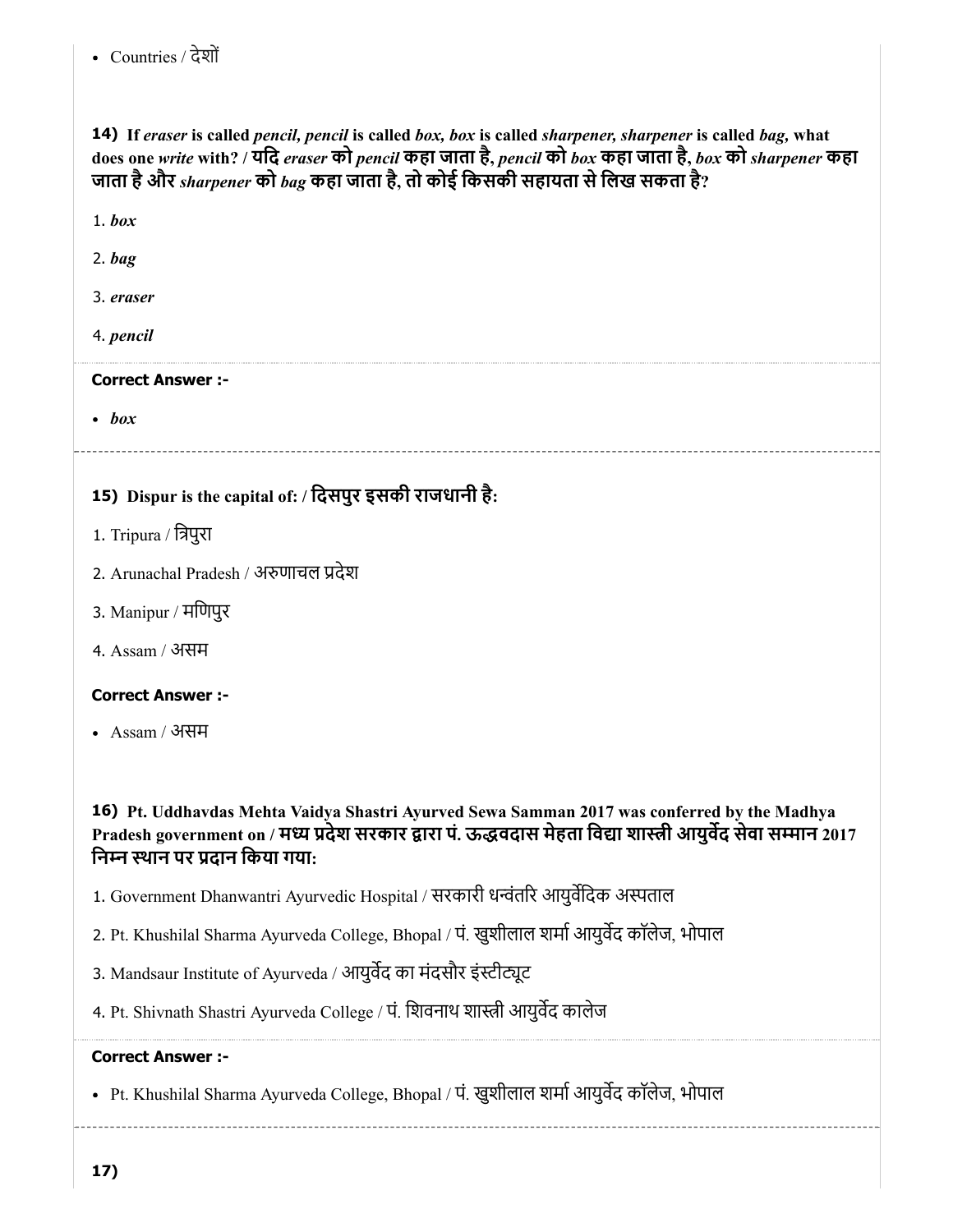| If you were visiting Mawsynram the wettest place on Earth by annual rainfall, which state would you be<br>in? / यदि आप वार्षिक वर्षा के अनुसार सबसे गीले स्थान मौसिनराम में यात्रा कर रहे हैं, तो आप किस राज्य में<br>होंगे? |  |  |
|------------------------------------------------------------------------------------------------------------------------------------------------------------------------------------------------------------------------------|--|--|
| 1. Tripura / त्रिपुरा                                                                                                                                                                                                        |  |  |
| 2. Manipur / मणिपुर                                                                                                                                                                                                          |  |  |
| 3. Meghalaya / मेघालय                                                                                                                                                                                                        |  |  |
| 4. Nagaland / नागालैंड                                                                                                                                                                                                       |  |  |
| <b>Correct Answer :-</b>                                                                                                                                                                                                     |  |  |
| • Meghalaya / मेघालय                                                                                                                                                                                                         |  |  |
| 18) Who took over as the President of the International Economic Forum in June, 2017? / जून, 2017 में<br>अंतर्राष्ट्रीय आर्थिक मंच के अध्यक्ष का पद किसने संभाला?                                                            |  |  |
| 1. Kaushik Basu / कौशिक बसु                                                                                                                                                                                                  |  |  |
| 2. Raghuram Rajan / रघुराम राजन                                                                                                                                                                                              |  |  |
| 3. Amartya Sen / अमर्त्य सेन                                                                                                                                                                                                 |  |  |
| 4. Jagadish Bhagwati / जगदीश भगवती                                                                                                                                                                                           |  |  |
| <b>Correct Answer :-</b>                                                                                                                                                                                                     |  |  |
| • Kaushik Basu / कौशिक बस्                                                                                                                                                                                                   |  |  |
|                                                                                                                                                                                                                              |  |  |
| city. / श्री<br>19) The temple of Shri Mahakaleshwar is situated in the south-western part of<br>महाकालेश्वर मंदिर,                           शहर के दक्षिणी-पश्चिमी भाग में स्थित है।                                       |  |  |
|                                                                                                                                                                                                                              |  |  |
| 1. Ujjain / उज्जैन                                                                                                                                                                                                           |  |  |
| 2. Indore / इन्दौर                                                                                                                                                                                                           |  |  |
| 3. Omkareshwar / ओंकारेश्वर                                                                                                                                                                                                  |  |  |
| 4. Khajuraho / खजूराहो                                                                                                                                                                                                       |  |  |
| <b>Correct Answer :-</b>                                                                                                                                                                                                     |  |  |
| • Ujjain / उज्जैन                                                                                                                                                                                                            |  |  |
| 20) Kancheepuram Silk sarees are native to which state? / कांचीपुरम रेशम साड़ियां किस राज्य की पैदाइशी<br>हैं?<br>1. Tamil Nadu / तमिलनाडु                                                                                   |  |  |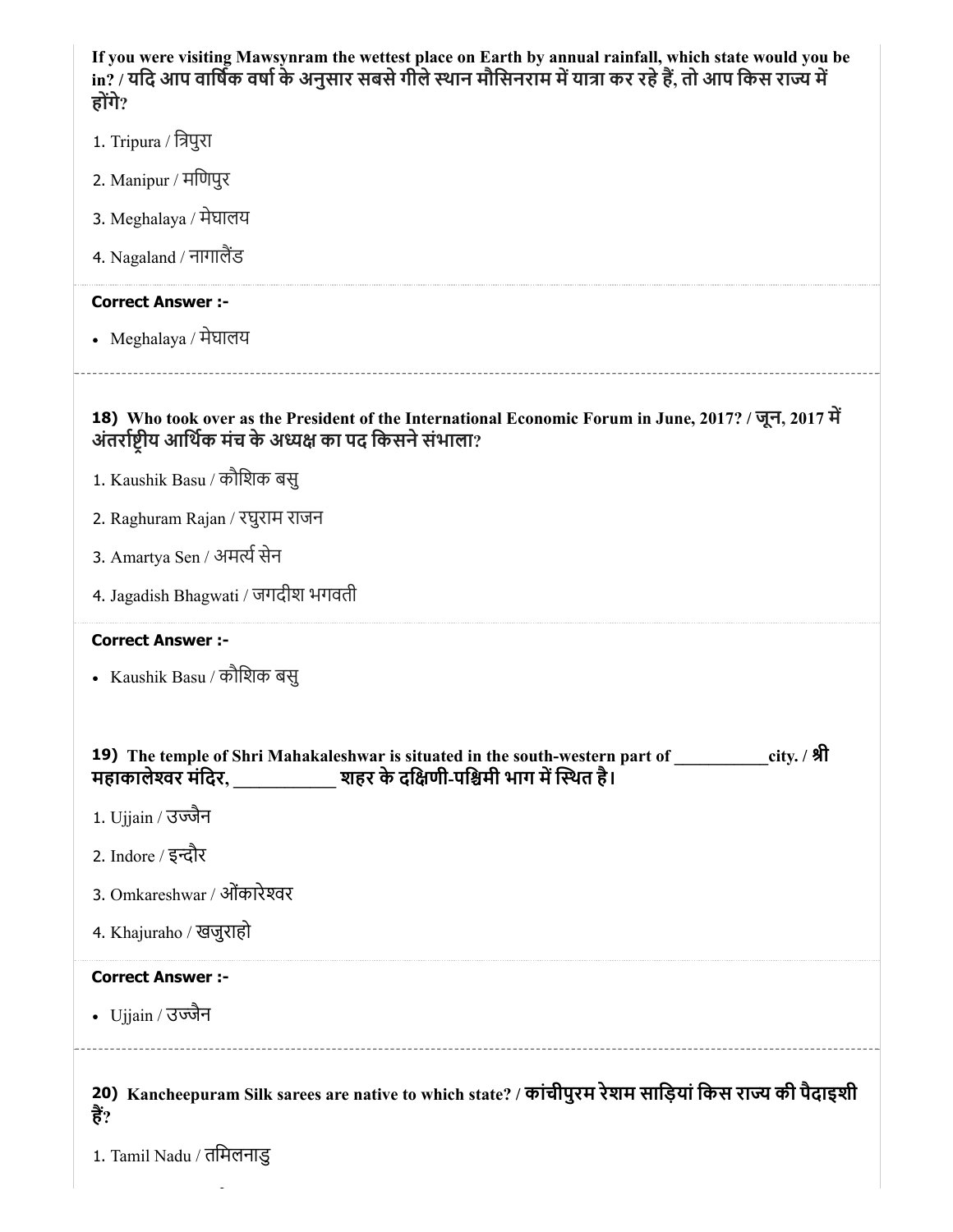| 2. Karnataka / कर्नाटक           |
|----------------------------------|
| 3. Andhra Pradesh / आंध्र प्रदेश |
| 4. Kerala / केरल                 |
|                                  |
| <b>Correct Answer :-</b>         |
| • Tamil Nadu / तमिलनाडु          |

21) In a simultaneous throw of two dice, what is the probability of getting a total of 6? / एक साथ दो पांसा फेंकने में 6 के योग वाले नंबर आने की संभावना क्या है?

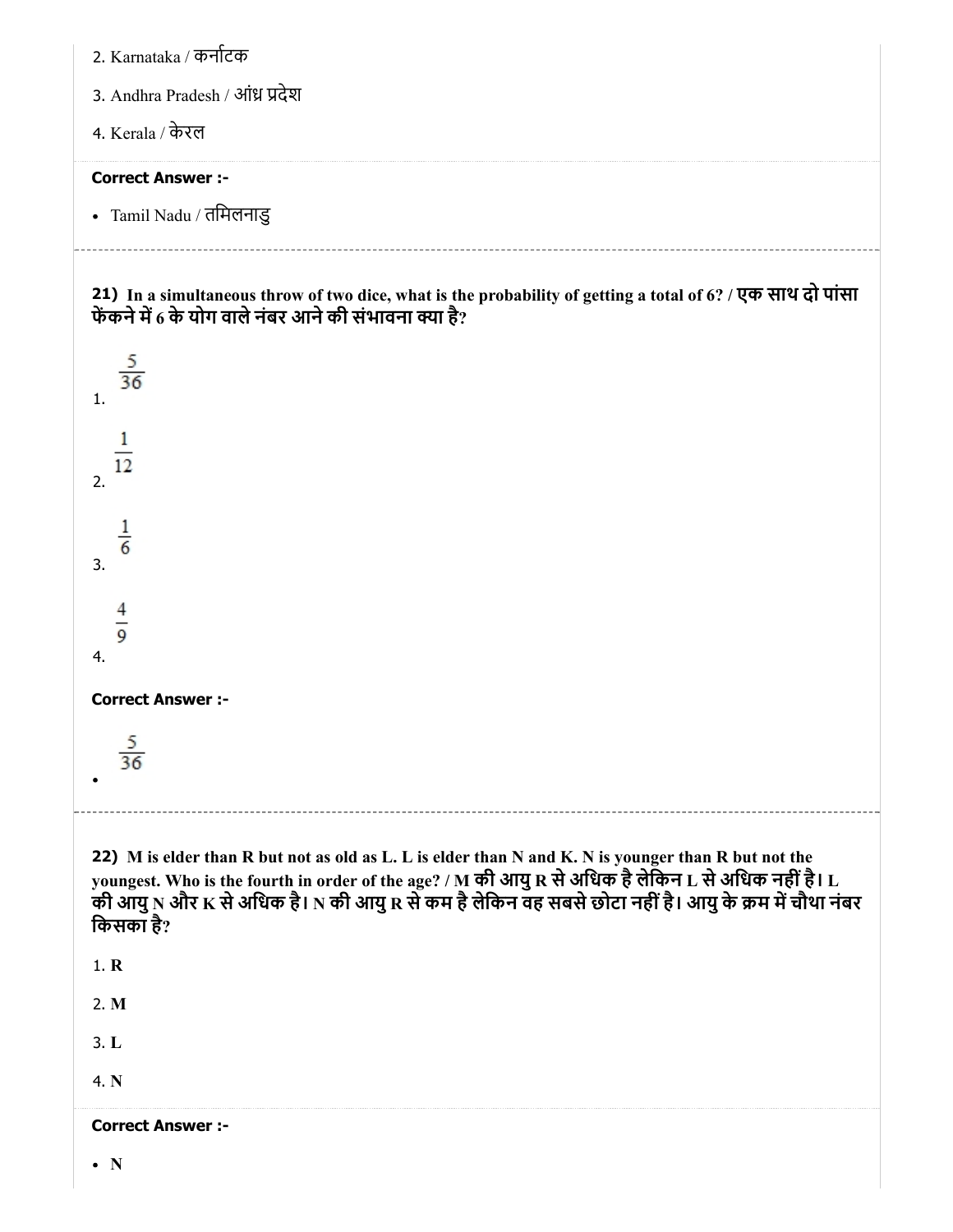| RQEGRJCT से कोडित किया जाता है, तो FLOWER को कैसे कोडित किया जायेगा? | 23) If TOGETHER is coded RQEGRJCT, then how is FLOWER coded? / यदि TOGETHER को                           |     |
|----------------------------------------------------------------------|----------------------------------------------------------------------------------------------------------|-----|
| 1. DMNYCT                                                            |                                                                                                          |     |
| 2. DNMXCT                                                            |                                                                                                          |     |
| 3. DNMYDT                                                            |                                                                                                          |     |
| 4. DNMYCT                                                            |                                                                                                          |     |
| <b>Correct Answer :-</b>                                             |                                                                                                          |     |
| • DNMYCT                                                             |                                                                                                          |     |
|                                                                      | 24) First CM of Madhya Pradesh was ___________. / मध्य प्रदेश के प्रथम मुख्यमंत्री                       | थे। |
| 1. Sanjay Jagdale / संजय जगदाले                                      |                                                                                                          |     |
| 2. Jayant Mallayya / जयंत मलैया                                      |                                                                                                          |     |
| 3. Anup Kumar / अनूप कुमार                                           |                                                                                                          |     |
| 4. Ravishankar Shukla / रविशंकर शुक्ल                                |                                                                                                          |     |
| <b>Correct Answer :-</b>                                             |                                                                                                          |     |
| • Ravishankar Shukla / रविशंकर शुक्ल                                 |                                                                                                          |     |
| दलों को ____________ द्वारा स्वीकृति दी जाती है।                     | 25) New political parties in India are accorded recognition by _________________. / भारत में नई राजनीतिक |     |
| 1. Election Commission / चुनाव आयोग                                  |                                                                                                          |     |
| 2. Vice-President of India / भारत के उपराष्ट्रपति                    |                                                                                                          |     |
| 3. High Court / उच्च न्यायालय                                        |                                                                                                          |     |
| 4. Prime Minister of India / भारत के प्रधानमंत्री                    |                                                                                                          |     |
|                                                                      |                                                                                                          |     |
| <b>Correct Answer :-</b>                                             |                                                                                                          |     |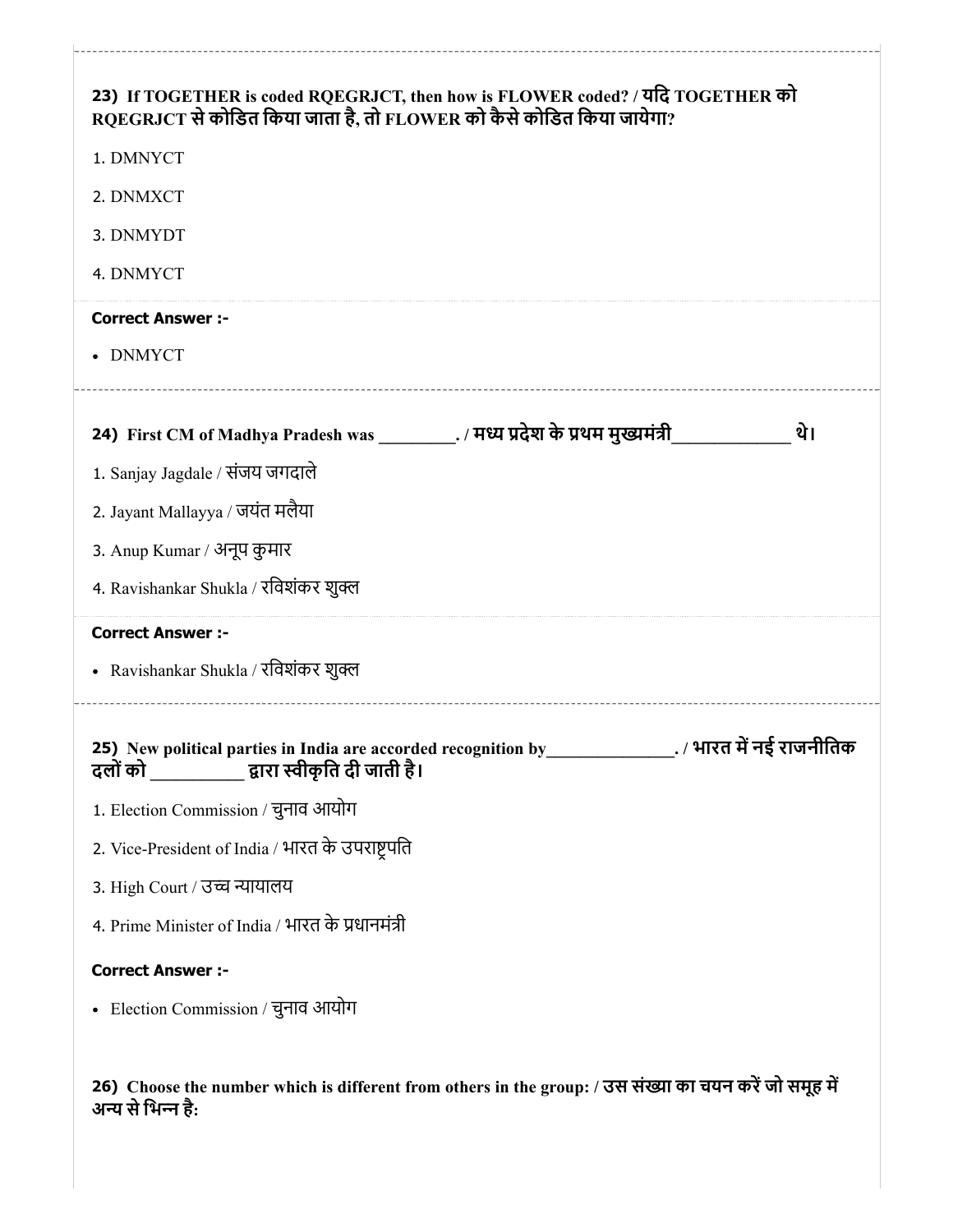| 29, 53, 85, 125                                                                                   |
|---------------------------------------------------------------------------------------------------|
| 1.29                                                                                              |
| 2.125                                                                                             |
| 3.53                                                                                              |
| 4.85                                                                                              |
| <b>Correct Answer :-</b>                                                                          |
| $-125$                                                                                            |
|                                                                                                   |
| 27) Complete the series choosing the missing number: / लुप्त संख्या चुनकर श्रृंखला को पूरा कीजिए: |
| 1, 3, 4, 8, 15, 27, $\_\_$                                                                        |
| 1.50                                                                                              |
| 2.37                                                                                              |
| 3.55                                                                                              |
| 4.44                                                                                              |
| <b>Correct Answer :-</b>                                                                          |
| $\bullet$ 50                                                                                      |
| 28) Complete the series choosing the missing number: / लुप्त संख्या चुनकर श्रृंखला को पूरा कीजिए: |
| $2, 7, 22, \underline{\hspace{1cm}} 202$                                                          |
| 1.67                                                                                              |
| 2.68                                                                                              |
| 3.62                                                                                              |
| 4.60                                                                                              |
| <b>Correct Answer :-</b>                                                                          |
| $\bullet$ 67                                                                                      |
|                                                                                                   |
| 29) Complete the series choosing the missing number: / लुप्त संख्या चुनकर श्रृंखला को पूरा कीजिए: |
| $2, 15, 41, 80, \_\_$                                                                             |
| 1.111                                                                                             |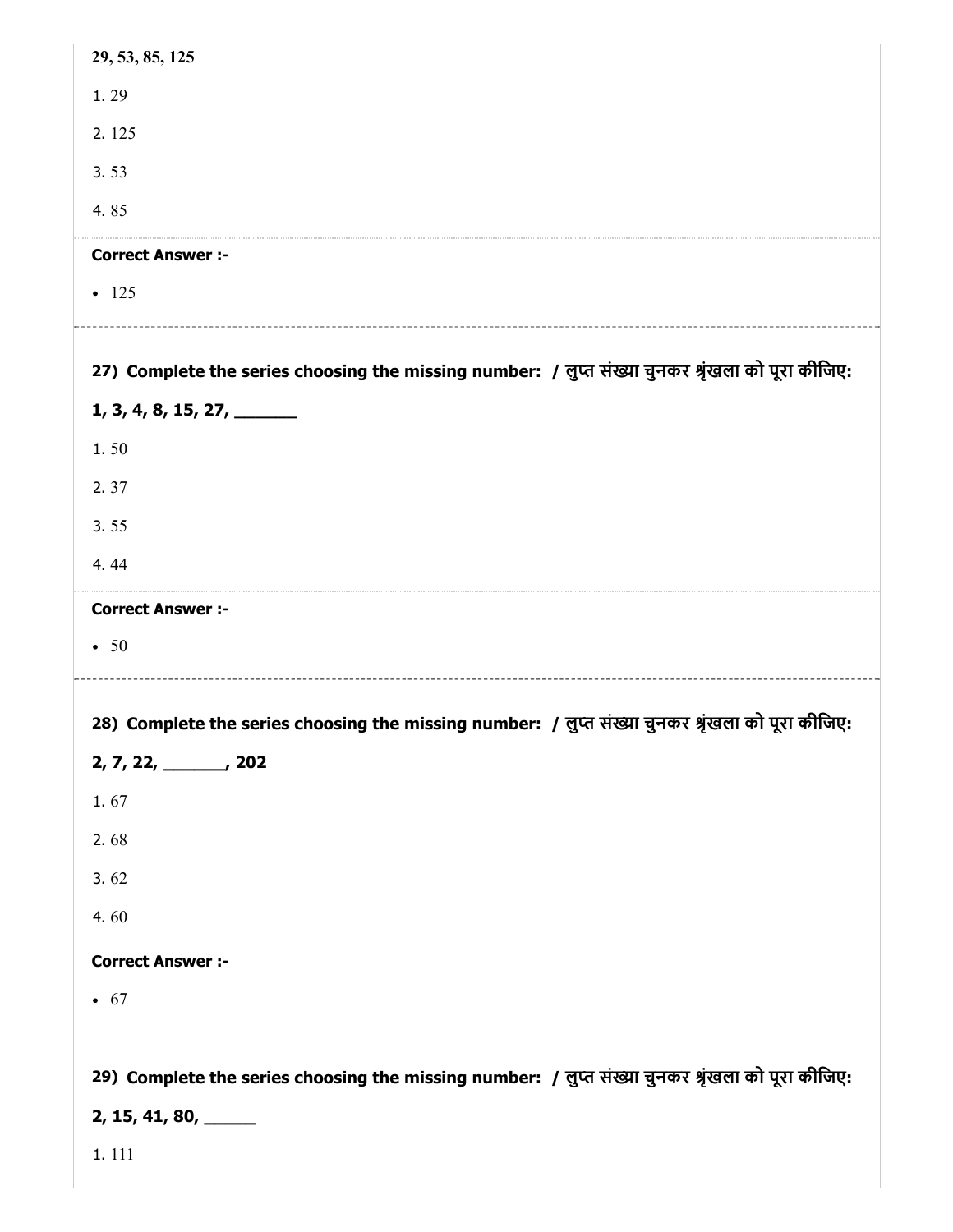| 2.132                                                                                                                                                                                                                                      |
|--------------------------------------------------------------------------------------------------------------------------------------------------------------------------------------------------------------------------------------------|
| 3.120                                                                                                                                                                                                                                      |
| 4.121                                                                                                                                                                                                                                      |
| <b>Correct Answer :-</b>                                                                                                                                                                                                                   |
| $-132$                                                                                                                                                                                                                                     |
| 30) The series given below contains a sequence of numbers. Identify the incorrect<br>combination: / नीचे दी गई श्रृंखला में, संख्याओं का एक क्रम उपस्थित हैं। गलत संयोजन पहचानिए:                                                          |
| 10, 18, 34, 68, 130, 258                                                                                                                                                                                                                   |
| 1.68                                                                                                                                                                                                                                       |
| 2.18                                                                                                                                                                                                                                       |
| 3.130                                                                                                                                                                                                                                      |
| 4.258                                                                                                                                                                                                                                      |
| <b>Correct Answer :-</b>                                                                                                                                                                                                                   |
| • 68                                                                                                                                                                                                                                       |
| 31) The series given below contains a sequence of numbers. Identify the incorrect<br>combination: / नीचे दी गई श्रृंखला में, संख्याओं का एक क्रम उपस्थित हैं। गलत संयोजन पहचानिए<br>25, 26, 24, 27, 28, 36<br>1.24<br>2.36<br>3.28<br>4.26 |
| <b>Correct Answer :-</b>                                                                                                                                                                                                                   |
| $\bullet$ 28                                                                                                                                                                                                                               |
| 32) Complete the series choosing the missing letter/s: / लुप्त अक्षर/अक्षरों को चुनकर श्रृंखला को पूरा कीजिए:<br>$ab_$ aba_ $b_$<br>1. a, a, a                                                                                             |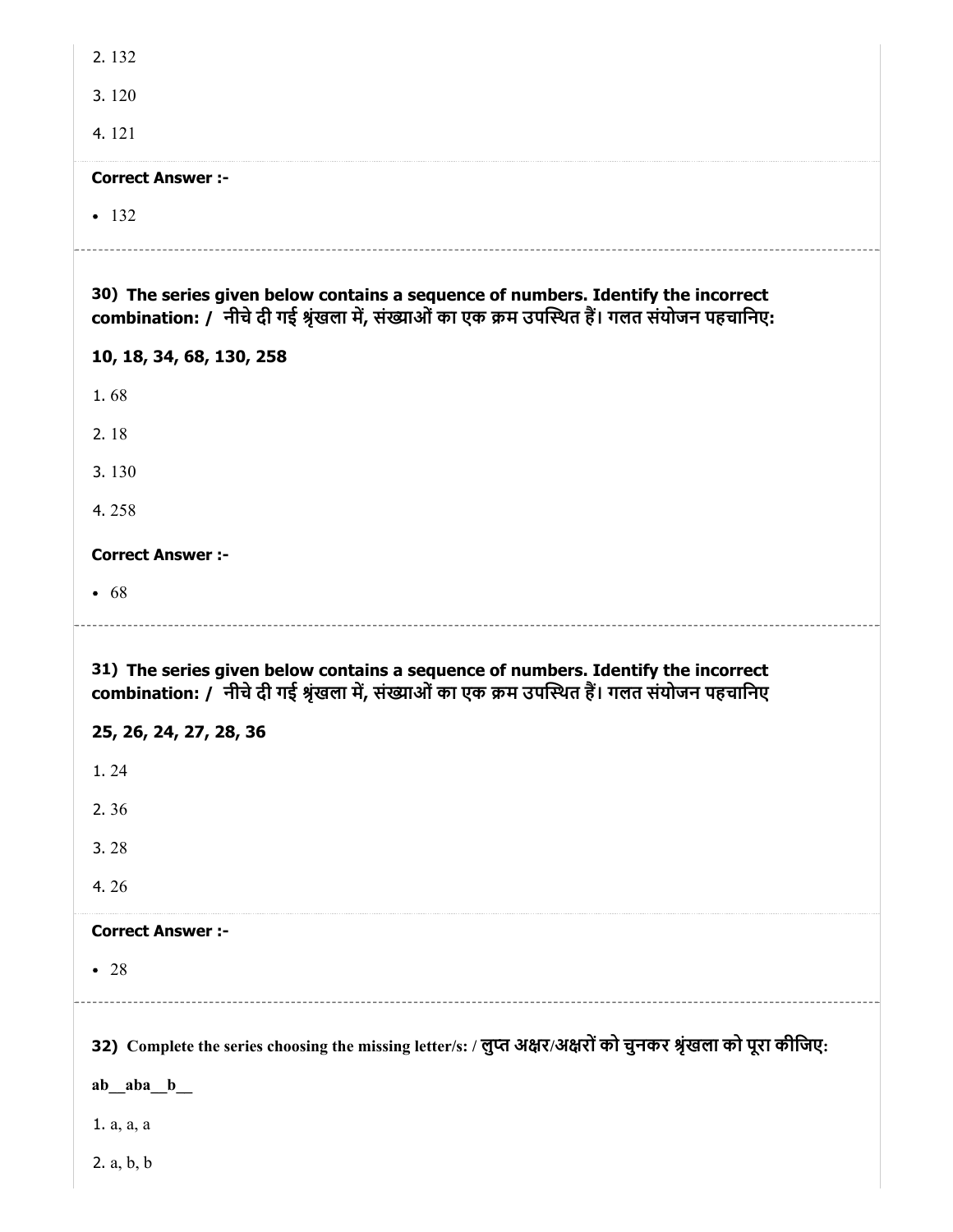| b, b, b | .כ |  |  |  |
|---------|----|--|--|--|
|---------|----|--|--|--|

4. b, a, a

#### Correct Answer :-

a, a, a

33) Select the option that is true about the Statements and Conclusions given: Statements: All chairmen are members All directors are members Conclusions: I. All chairmen are directors II. Some chairmen are directors

/ उस विकल्प का चयन कीजिए जोकि दिए गए कथनों और निष्कर्षों के बारे में सही है : कथन: सभी अध्यक्ष सदस्य हैं

सभी निदेशक सदस्य हैं निष्कर्ष: I. सभी अध्यक्ष निदेशक हैं II. कुछ अध्यक्ष निदेशक हैं

1. both conclusion I and II follows / निष्कर्ष I और II दोनों अनुसरण करते हैं

2. only conclusion II follows / केवल निष्कर्ष II अनुसरण करता है

3. only conclusion I follows / केवल निष्कर्ष I अनुसरण करता है

4. neither conclusion I nor conclusion II follows / न ही निष्कर्ष I और न ही निष्कर्ष II अनुसरण करते हैं

#### Correct Answer :-

• neither conclusion I nor conclusion II follows / न ही निष्कर्ष I और न ही निष्कर्ष II अनुसरण करते हैं

34) Select the option that is true about the Statements and Conclusions given: Statements: All prisoners are jailor No jailor is a curator Conclusions: I. No prisoner is a curator

II. All prisoners are curators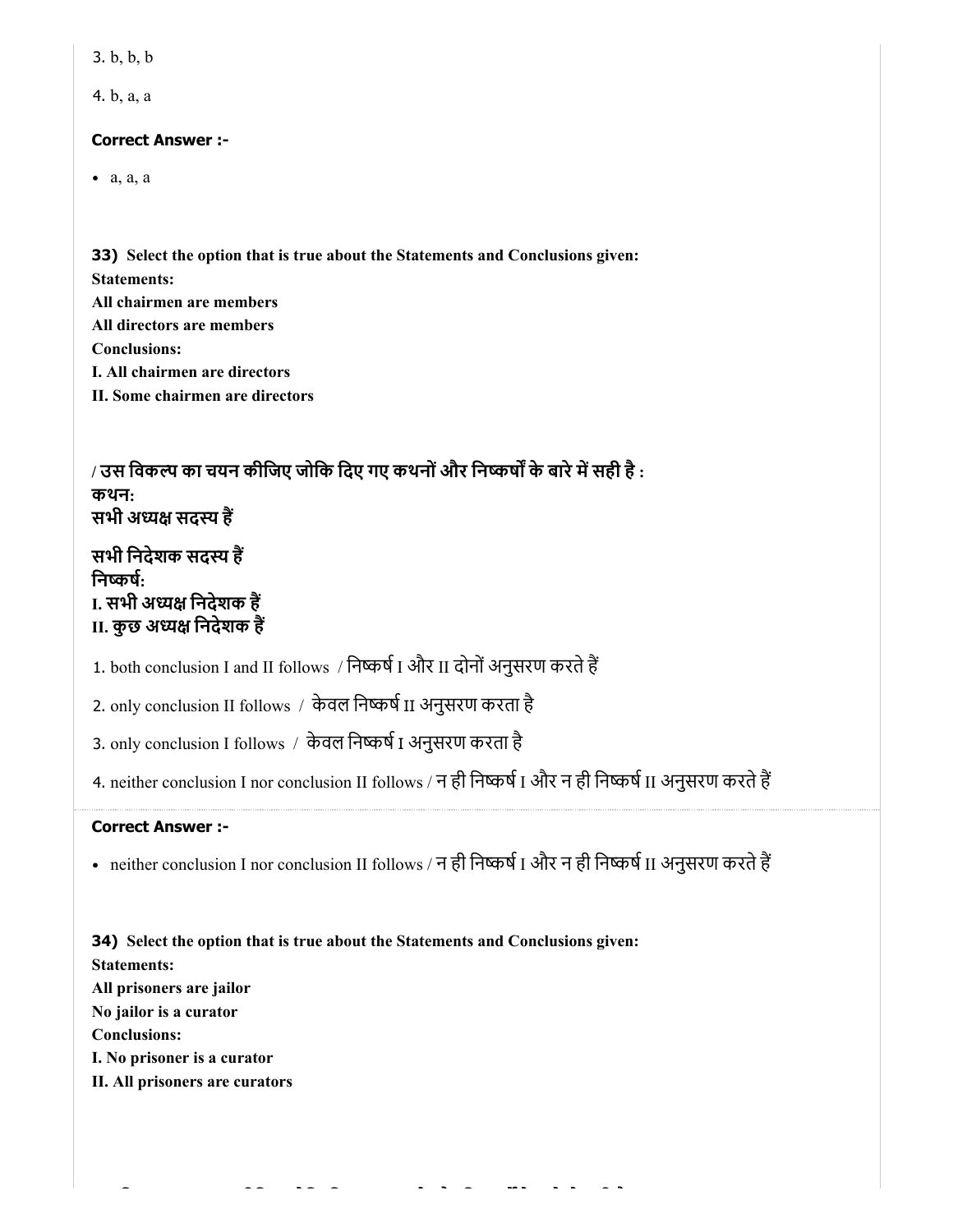## उस विकल्प का चयन कीजिए जोकि दिए गए कथनों और निष्कर्षों के बारे में सही है : कथन: सभी क़ैदी जेलर है

## कोई जेलर यूरेटर नहींहै निष्कर्ष: I. कोई क़ैदी यूरेटर नहींहै II. सभी क़ैदी यूरेटर ह

1. both conclusion I and II follows / निष्कर्ष I और II दोनों अनुसरण करते हैं

2. only conclusion II follows / केवल निष्कर्ष II अनुसरण करता है

3. only conclusion I follows / केवल निष्कर्ष I अनुसरण करता है

4. neither conclusion I nor conclusion II follows / न ही निष्कर्ष I और न ही निष्कर्ष II अनुसरण करते हैं

### Correct Answer :-

• only conclusion I follows / केवल निष्कर्ष I अनुसरण करता है

35) Select the option that is true about the Statements and Conclusions given: Statements: Some mugs are plugs All plugs are rugs Conclusions: I. Some rugs are mugs II. No mugs are rugs

/ उस विकल्प का चयन कीजिए जोकि दिए गए कथनों और निष्कर्षों के बारे में सही है : कथन: कुछ मग लग ह

सभी लग रग ह निष्कर्ष: I. कुछ रग मग ह II. कोई मग रग नहींह

1. both conclusion I and II follows / निष्कर्ष I और II दोनों अनुसरण करते हैं

2. only conclusion II follows / केवल निष्कर्ष II अनुसरण करता है

3. only conclusion I follows / केवल निष्कर्ष I अनुसरण करता है

4. neither conclusion I nor conclusion II follows / न ही निष्कर्ष I और न ही निष्कर्ष II अनुसरण करते हैं

#### Correct Answer :-

• only conclusion I follows / केवल निष्कर्ष I अनुसरण करता है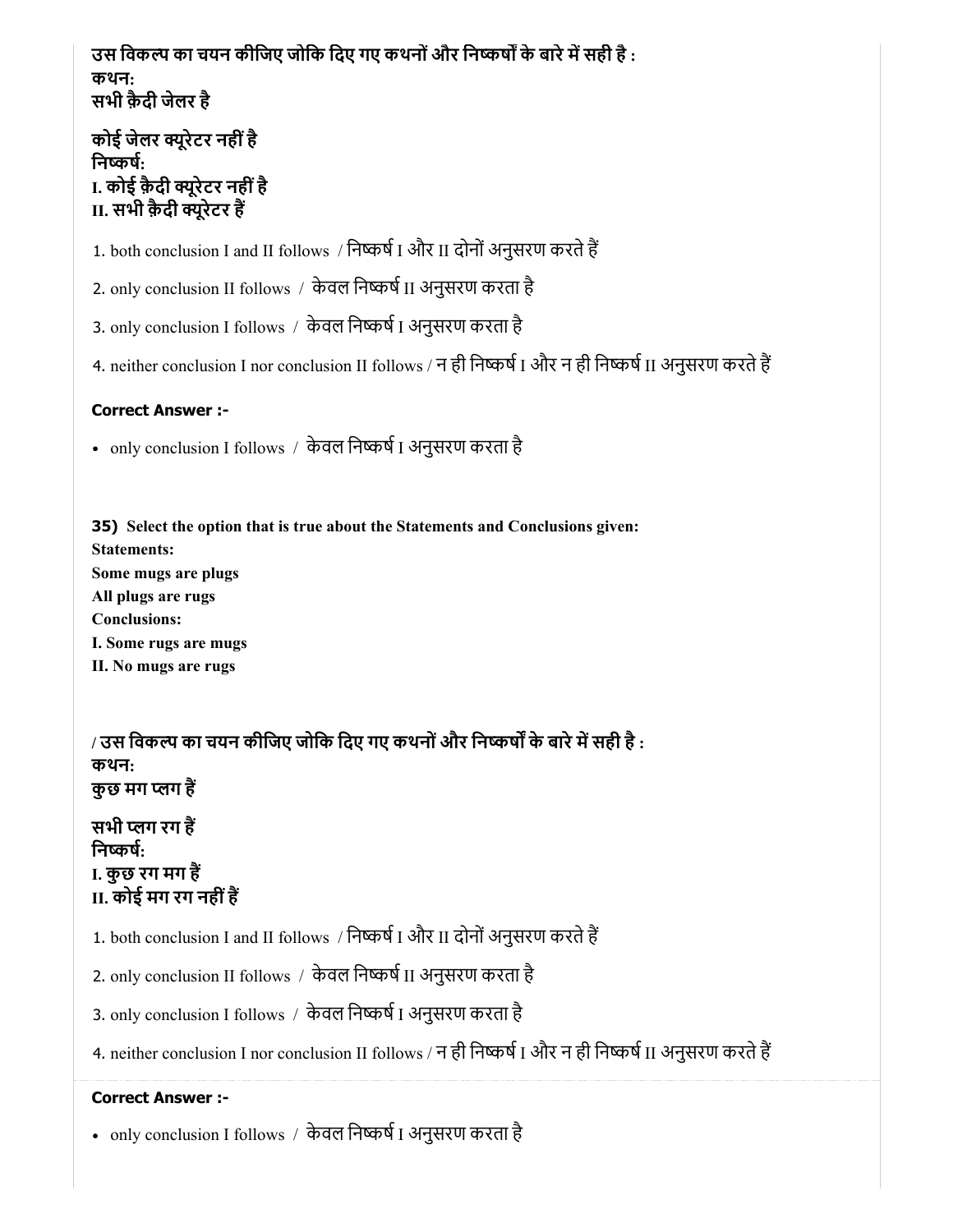36) Select the option that is true about the Statements and Conclusions given: Statements: No blots are clots Some blots are floats Conclusions: I. No blots are floats

II. Some blots are floats

/ उस विकल्प का चयन कीजिए जोकि दिए गए कथनों और निष्कर्षों के बारे में सही है : कथन: कोई धबेथकेनहींह

कुछ थके थापी ह निष्कर्ष: I. कोई धब्बे थापी नहीं हैं II. कुछ धब्बे थापी हैं

1. both conclusion I and II follows / निष्कर्ष I और II दोनों अनुसरण करते हैं

2. only conclusion II follows / केवल निष्कर्ष II अनुसरण करता है

3. only conclusion I follows / केवल निष्कर्ष I अनुसरण करता है

4. neither conclusion I nor conclusion II follows / न ही निष्कर्ष I और न ही निष्कर्ष II अनुसरण करते हैं

#### Correct Answer :-

• neither conclusion I nor conclusion II follows / न ही निष्कर्ष I और न ही निष्कर्ष II अनुसरण करते हैं

37) Find the odd one out: / एक विषम ज्ञात कीजिए:

125, 343, 1331, 2197, 3375

1. 1331

2. 343

3. 3375

4. 2197

#### Correct Answer :-

• 3375

38) In a certain code language, massage is relaxing means loc pit tom, and tom jab nim means exercise is taxing, exercise and massage means pit pon jab. Which is the word for taxing in that code language? / एक ख़ास कोड भाषा में, massage is relaxing का अर्थ loc pit tom; tom jab nim का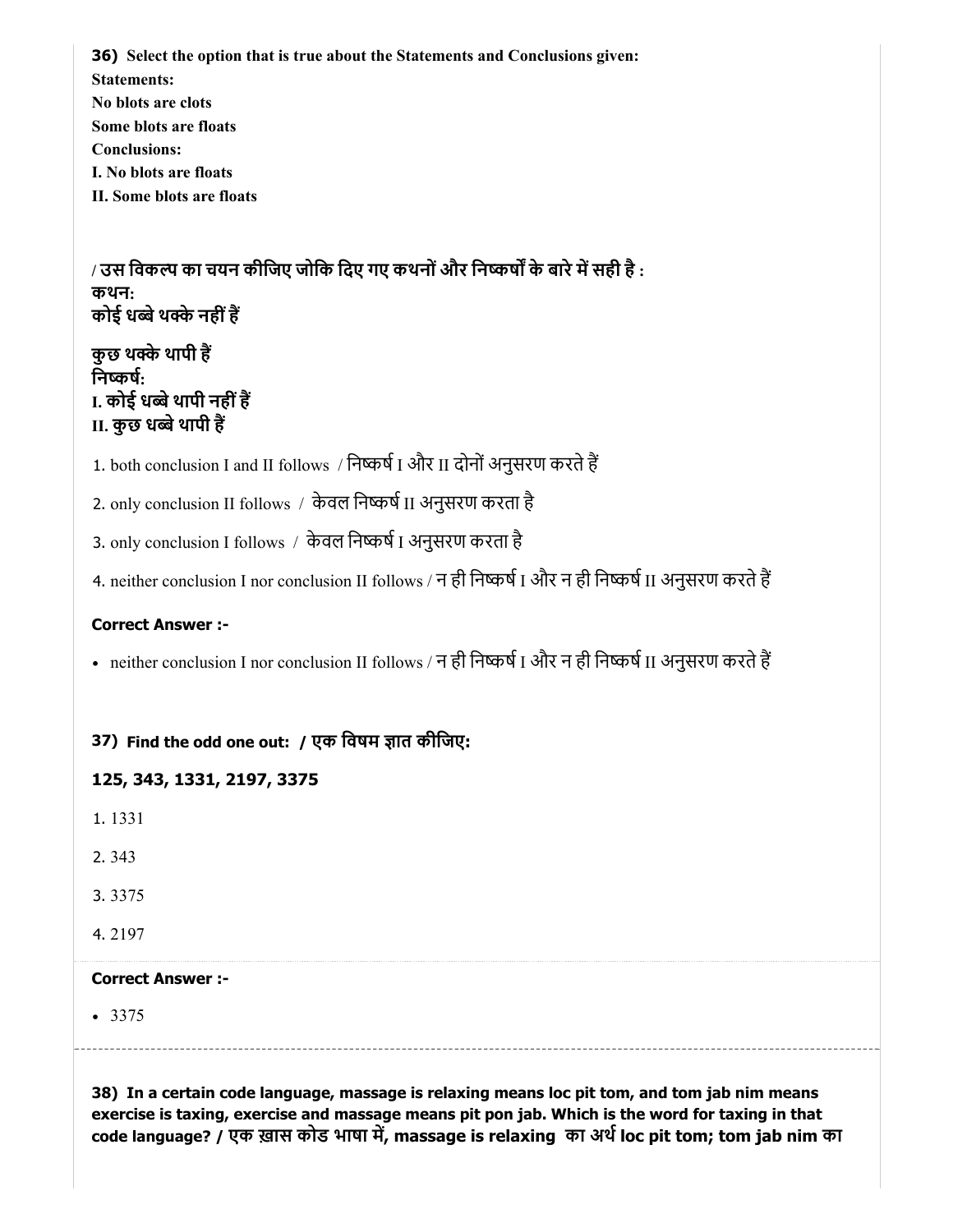| अर्थ exercise is taxing तथा exercise and massage का अर्थ pit pon jab होता है। इस कोड भाषा में<br>taxing के लिए किस शब्द का इस्तेमाल किया गया है?            |
|-------------------------------------------------------------------------------------------------------------------------------------------------------------|
| $1.$ $mot$                                                                                                                                                  |
| 2. nim                                                                                                                                                      |
| $3.$ jab                                                                                                                                                    |
| $4.$ tom                                                                                                                                                    |
| <b>Correct Answer :-</b>                                                                                                                                    |
| $\cdot$ nim                                                                                                                                                 |
| 39) If BULLET is coded LUBTEL, then how is PELMET coded? / यदि BULLET को LUBTEL से कोडित<br>किया जाता है, तो <i>PELMET</i> को कैसे कोडित किया जायेगा?       |
| 1. LEPMET                                                                                                                                                   |
| 2. LEPTEM                                                                                                                                                   |
| 3. LETPEM                                                                                                                                                   |
| 4. MEPELT                                                                                                                                                   |
| <b>Correct Answer :-</b>                                                                                                                                    |
| • LEPTEM                                                                                                                                                    |
|                                                                                                                                                             |
| 40) If PLASTIC is coded CITSALP, then how is REVIVER coded? / यदि PLASTIC को CITSALP से<br>कोडित किया जाता है, तो <i>REVIVER</i> को कैसे कोडित किया जायेगा? |
| 1. VERVIER                                                                                                                                                  |
| 2. VIRVIER                                                                                                                                                  |
| 3. REVIVER                                                                                                                                                  |
| 4. RIVER                                                                                                                                                    |
| <b>Correct Answer :-</b>                                                                                                                                    |
| • REVIVER                                                                                                                                                   |
|                                                                                                                                                             |
| Topic:- Mental Ability and Mental Aptitude                                                                                                                  |
|                                                                                                                                                             |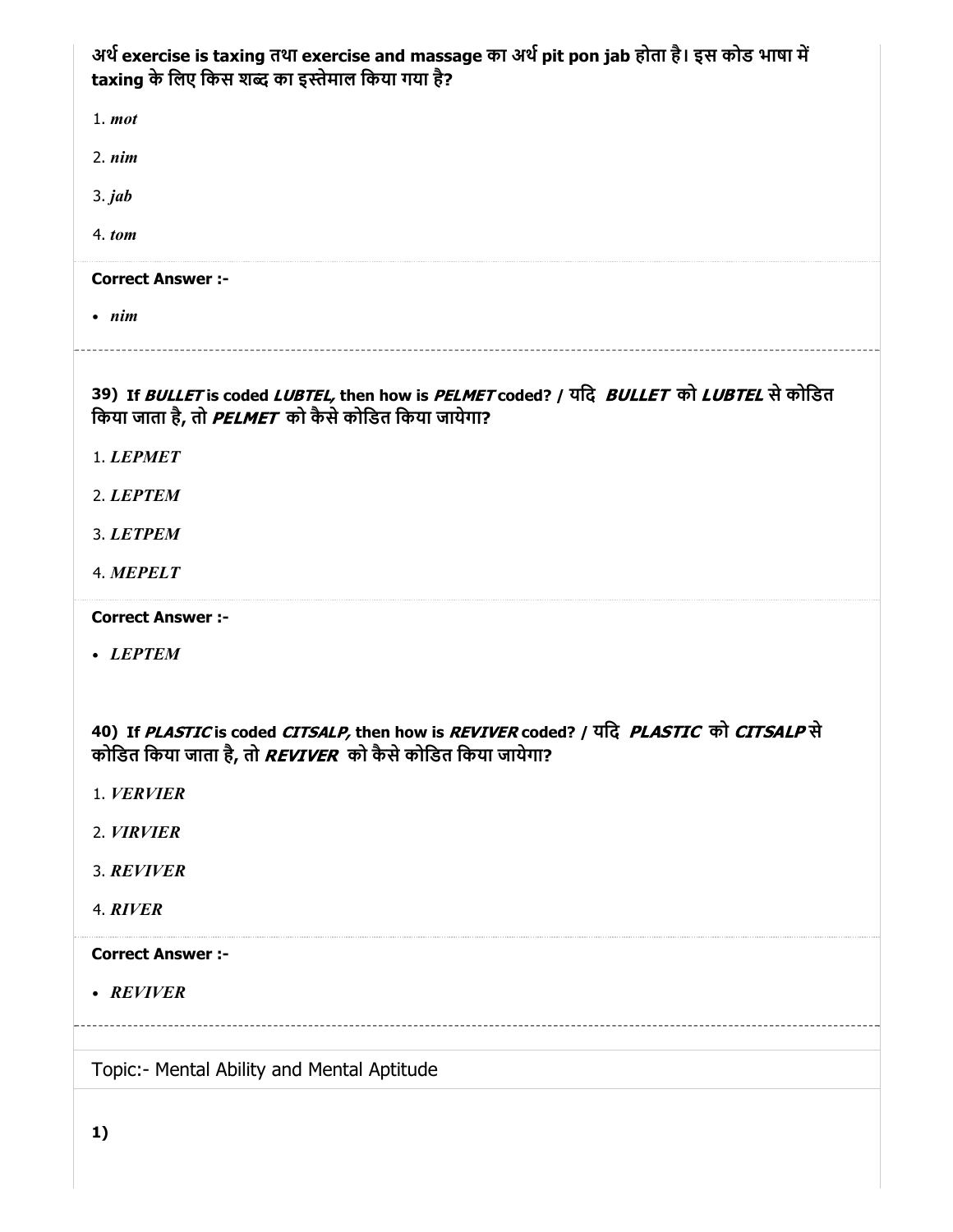In the sequence shown below, which figure comes next? / नीचे दिये गये क्रम में, अगली आकृति कौन सी

आयेगी?

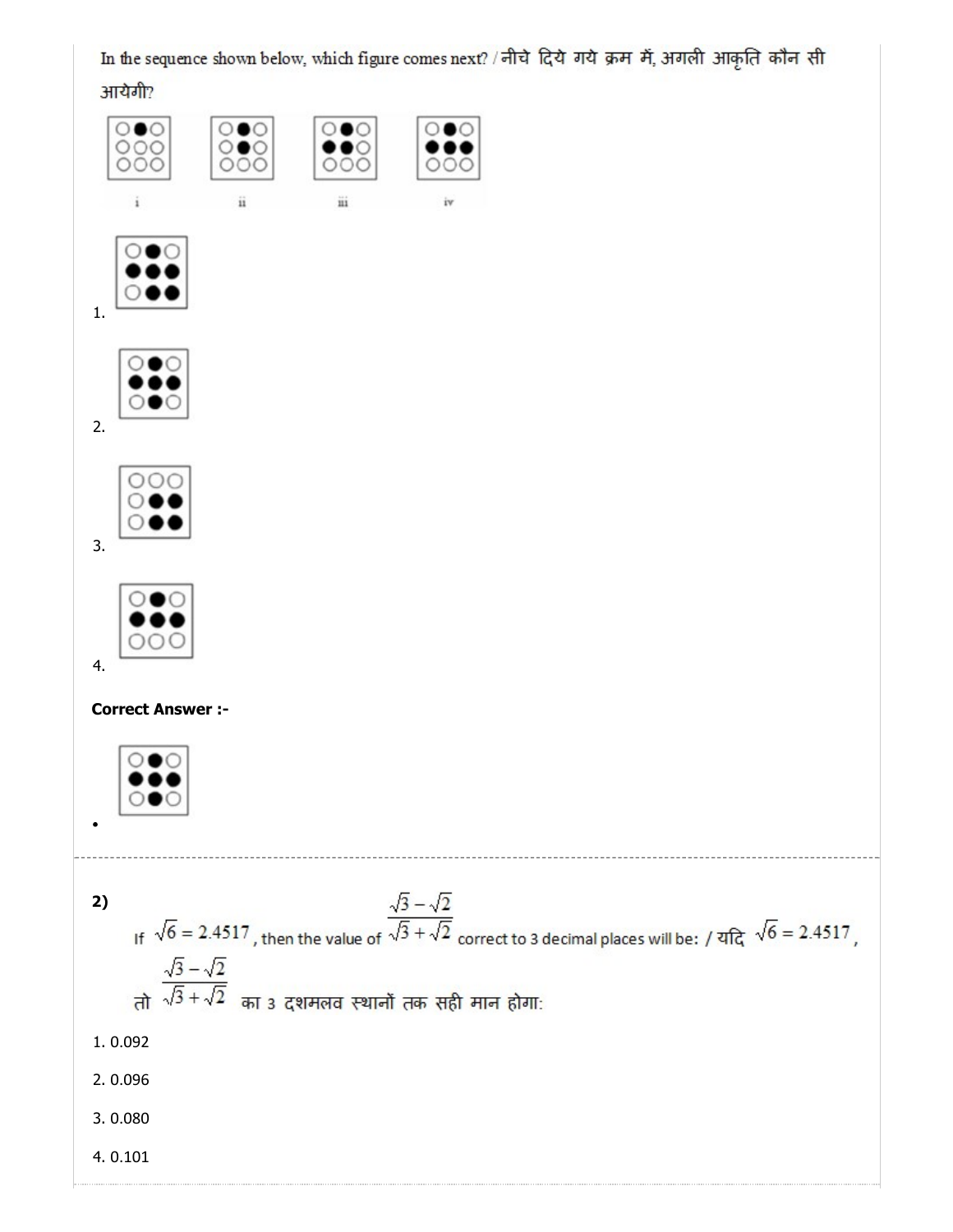$\bullet$  0.101

3) In the sequence shown below, which figure comes next? / नीचे दिये गये क्रम में, अगली आकृति कौन सी आयेगी?





2.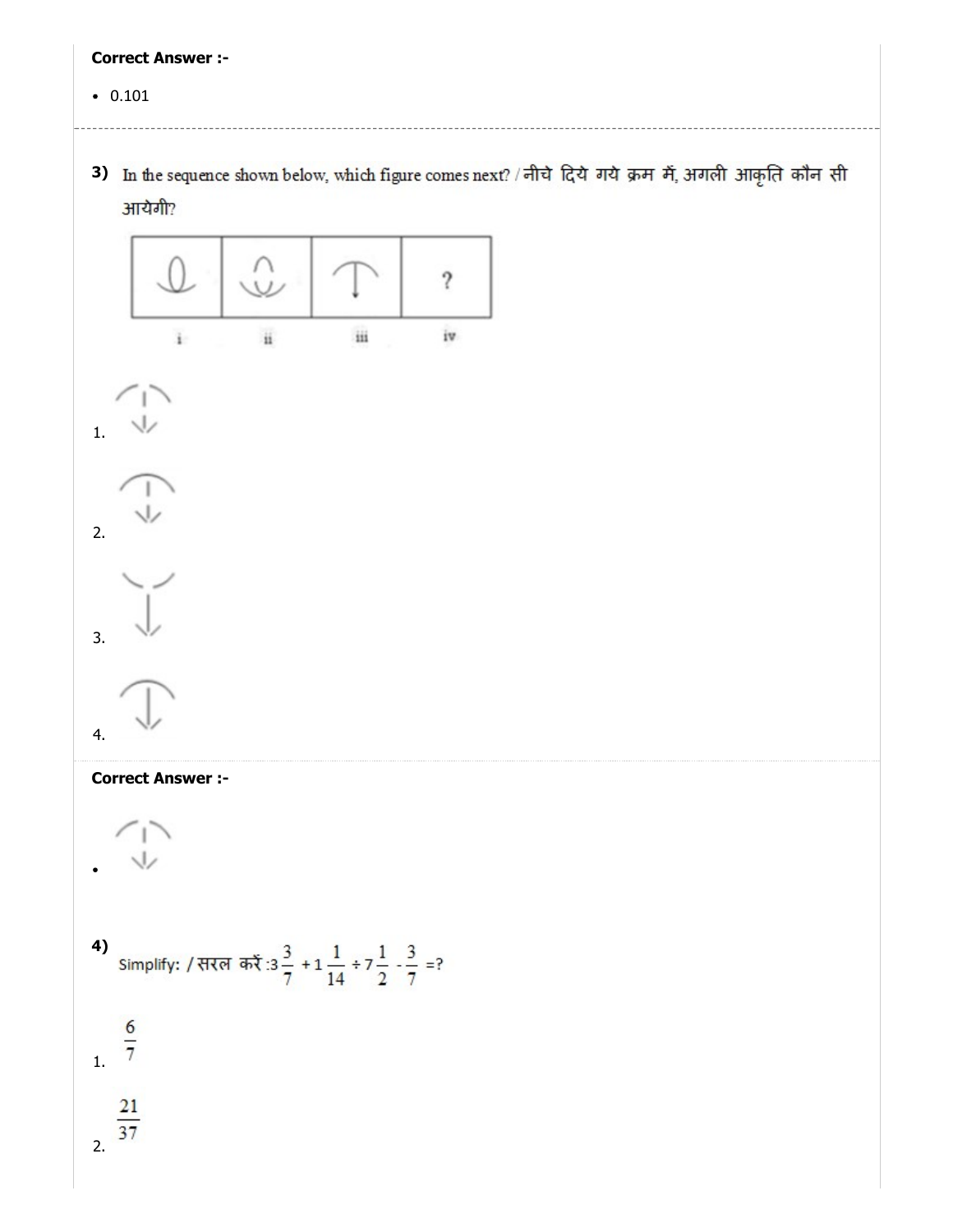| $3\frac{1}{2}$<br>3.                                                                                                                                               |
|--------------------------------------------------------------------------------------------------------------------------------------------------------------------|
| 4.3                                                                                                                                                                |
| <b>Correct Answer :-</b>                                                                                                                                           |
| $3\frac{1}{7}$                                                                                                                                                     |
| A car takes 5 hrs to cover a distance of 300 km. How much should the speed in kmph be maintained to<br>5)                                                          |
| cover the same distance in $\frac{4}{5}$ th of the previous time? / एक कार को 300 किमी. की दूरी को तय करने                                                         |
| में 5 घंटे का समय लगता है। किमी प्रति घंटा में कितनी चाल होनी चाहिए ताकि पूर्व समय के $\frac{4}{5}$ th में<br>समान दूरी को कवर किया जा सकें?                       |
| 1.50 kmph                                                                                                                                                          |
| 2.45 kmph                                                                                                                                                          |
| 3.75 kmph                                                                                                                                                          |
| 4.60 kmph                                                                                                                                                          |
| <b>Correct Answer :-</b>                                                                                                                                           |
| $\bullet$ 75 kmph                                                                                                                                                  |
| 6)<br>Which of the following is between $\frac{4}{5}$ and $\frac{5}{6}$ ? / $\frac{4}{5}$ और $\frac{5}{6}$ के बीच में निम्नलिखित में से कौन है?<br>$\frac{41}{48}$ |
| $\mathbf{1}$ .                                                                                                                                                     |
| $\frac{51}{65}$                                                                                                                                                    |
| $\frac{65}{77}$<br>3.                                                                                                                                              |
| $\frac{49}{60}$<br>4.                                                                                                                                              |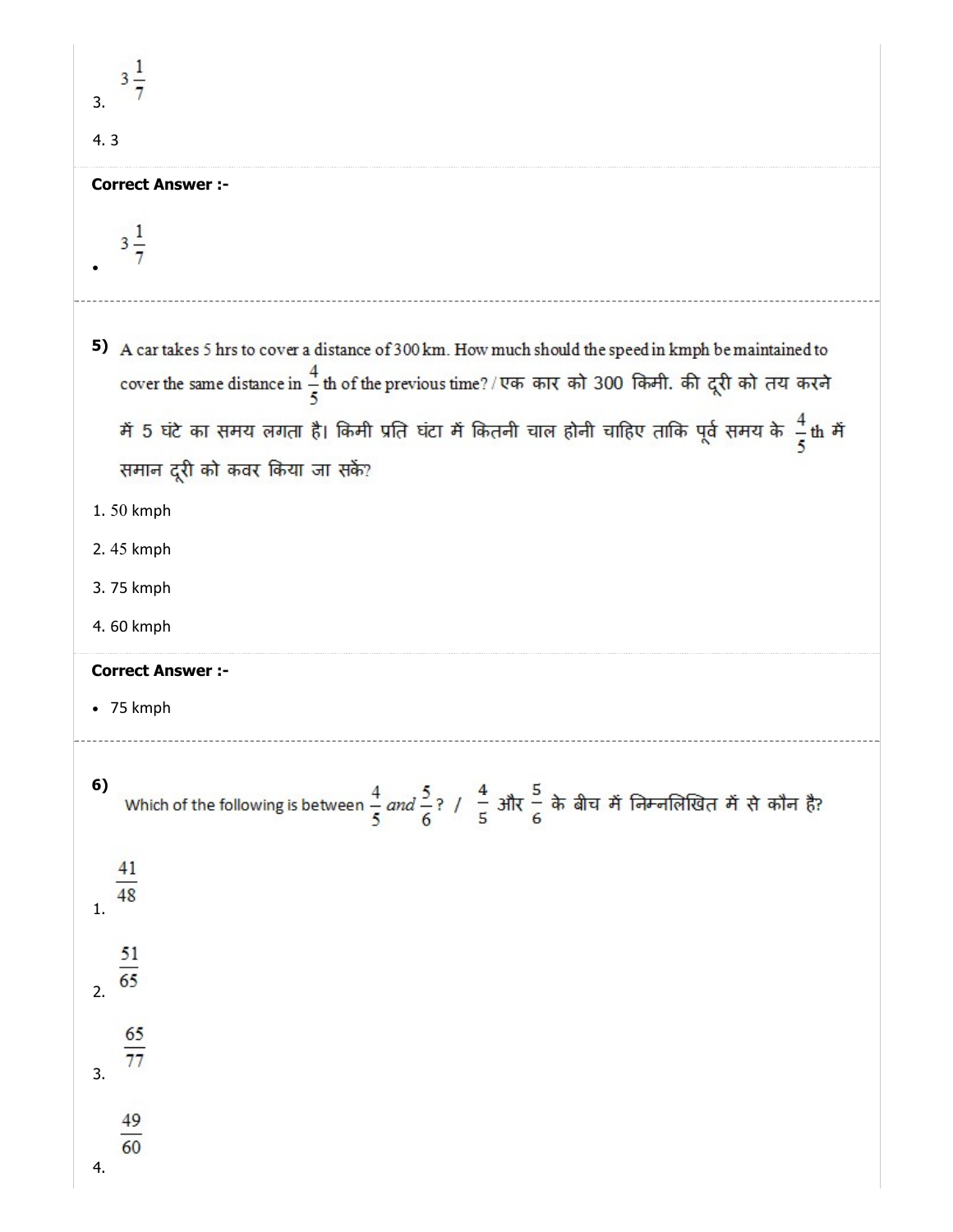| <b>Correct Answer :-</b>                                                                                                                                                                                        |
|-----------------------------------------------------------------------------------------------------------------------------------------------------------------------------------------------------------------|
| 49<br>$\overline{60}$                                                                                                                                                                                           |
| 7)<br>If the following two squares shown below overlap, which one of the following options is formed? / यदि<br>निम्न दो वर्ग अतिव्यापित होते हैं, तो निम्न में से कौन सा एक विकल्प बनता है?                     |
| 1.                                                                                                                                                                                                              |
| 2.                                                                                                                                                                                                              |
| 3.                                                                                                                                                                                                              |
| 4.                                                                                                                                                                                                              |
| <b>Correct Answer :-</b>                                                                                                                                                                                        |
|                                                                                                                                                                                                                 |
| 8) Ten men earn Rs.200 per day. Find the average money earned per day by the 10 men when the money<br>earned by 5 of them is doubled and other 5 of them is halved. / 10 पुरूष प्रतिदिन 200 रुपये कमाते हैं। 10 |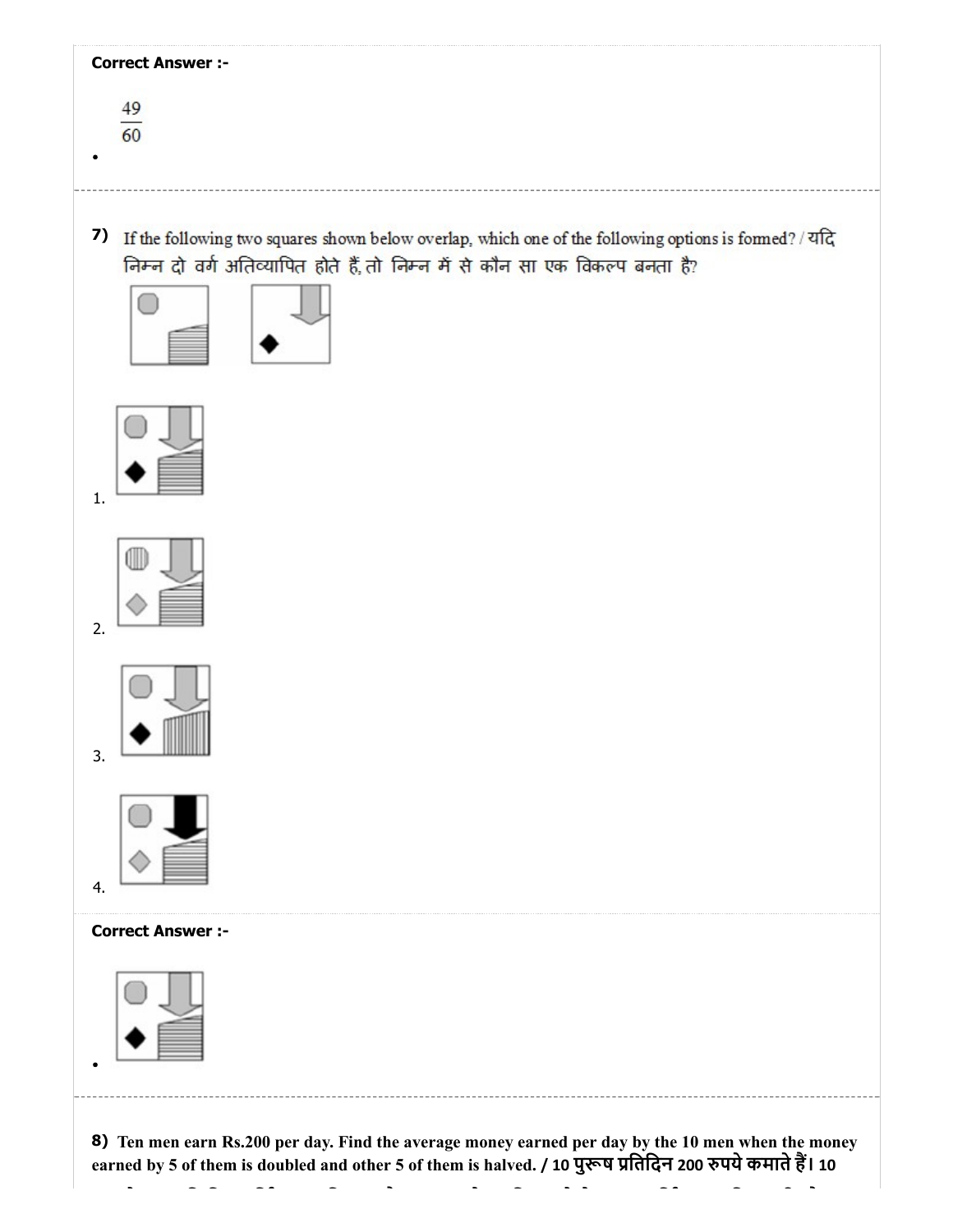| पुरूषों द्वारा प्रति दिन अर्जित धनराशि का औसत ज्ञात करें जबकि उनमें से 5 द्वारा अर्जित धनराशि दुगनी और<br>अन्य 5 द्वारा अर्जित धनराशि आधी है।                                                                                                                                                                                                                                                                |
|--------------------------------------------------------------------------------------------------------------------------------------------------------------------------------------------------------------------------------------------------------------------------------------------------------------------------------------------------------------------------------------------------------------|
| 1. Rs.200 / 200 रुपये                                                                                                                                                                                                                                                                                                                                                                                        |
| 2. Rs.220 / 200 रुपये                                                                                                                                                                                                                                                                                                                                                                                        |
| 3. Rs.210 / 210 रुपये                                                                                                                                                                                                                                                                                                                                                                                        |
| 4. Rs.250 / 250 रुपये                                                                                                                                                                                                                                                                                                                                                                                        |
| <b>Correct Answer :-</b>                                                                                                                                                                                                                                                                                                                                                                                     |
| • Rs.250 / 250 रुपये                                                                                                                                                                                                                                                                                                                                                                                         |
| 9) Ram is older than Shyam by 6 years. If 9 times the age of Ram is equal to 10 times the age of Shyam.<br>Find the age of Ram. / राम, श्याम से 6 वर्ष बड़ा है। यदि राम की आयु का 9 गुना श्याम की आयु के 10 गुने के<br>बराबर है तो राम की आयु ज्ञात करें।                                                                                                                                                    |
| 1.45                                                                                                                                                                                                                                                                                                                                                                                                         |
| 2.12                                                                                                                                                                                                                                                                                                                                                                                                         |
| 3.27                                                                                                                                                                                                                                                                                                                                                                                                         |
| 4.60                                                                                                                                                                                                                                                                                                                                                                                                         |
|                                                                                                                                                                                                                                                                                                                                                                                                              |
| <b>Correct Answer :-</b>                                                                                                                                                                                                                                                                                                                                                                                     |
| $\cdot$ 60                                                                                                                                                                                                                                                                                                                                                                                                   |
|                                                                                                                                                                                                                                                                                                                                                                                                              |
| 10) A person has to complete a journey in 10 hr. He travels first half of the journey at the rate of 10 kmph,<br>and second half at the rate of 12 kmph. Find the approx total journey in km. / एक व्यक्ति को 10 घंटे में यात्रा<br>पूरी करनी होगी। वो पहली आधी यात्रा 10 किमी प्रति घंटा की दर से और दूसरी आधी यात्रा 12 किमी प्रति घंटा की<br>चाल से पूरी करता है। लगभग कुल यात्रा को किमी में ज्ञात करें। |
| 1. 150 km / 150 किमी                                                                                                                                                                                                                                                                                                                                                                                         |
| 2. 100 km / 100 किमी                                                                                                                                                                                                                                                                                                                                                                                         |
| 3. 120 km / 120 किमी                                                                                                                                                                                                                                                                                                                                                                                         |
| 4. 110 km / 110 किमी                                                                                                                                                                                                                                                                                                                                                                                         |
| <b>Correct Answer :-</b>                                                                                                                                                                                                                                                                                                                                                                                     |
| • 110 km / 110 किमी                                                                                                                                                                                                                                                                                                                                                                                          |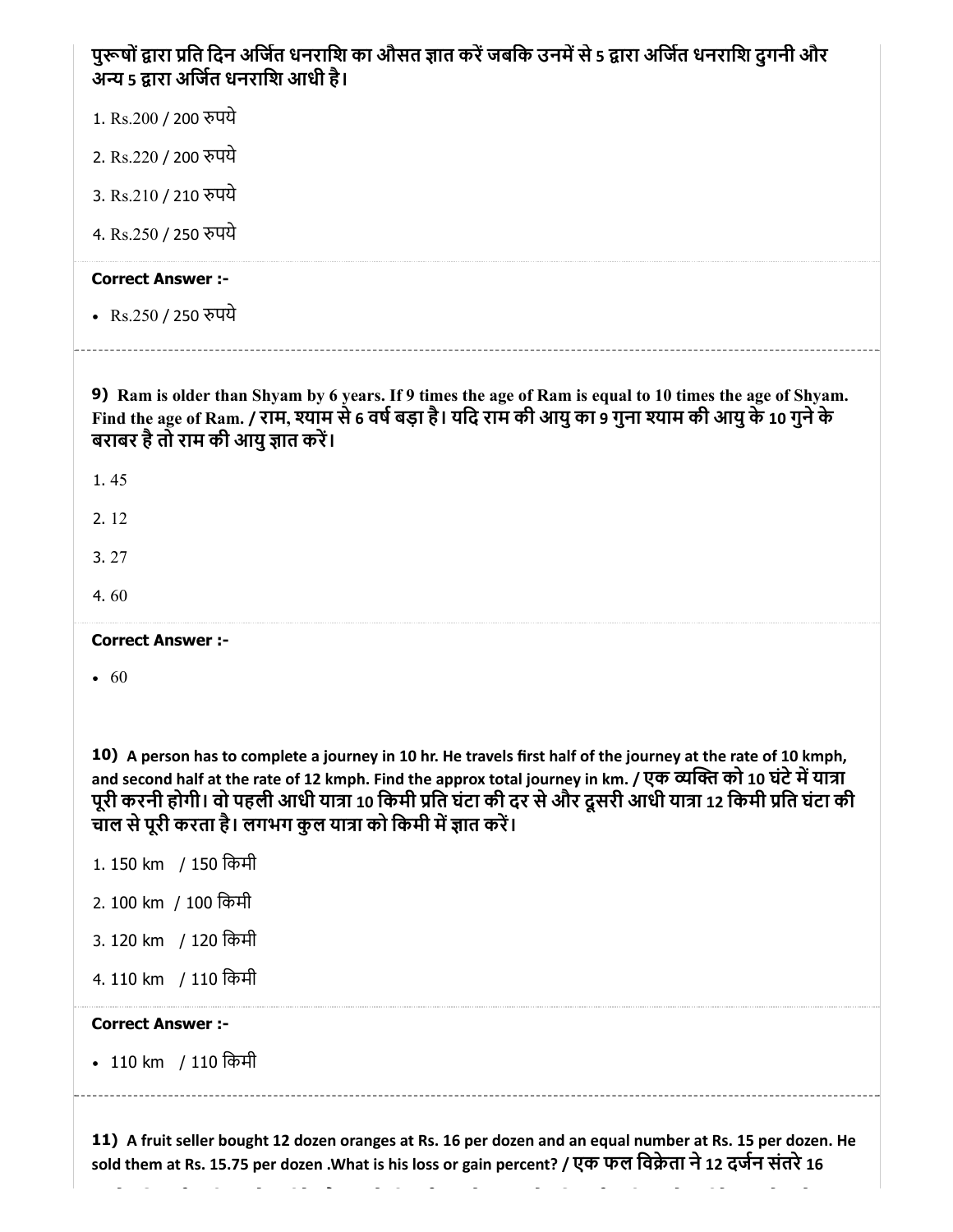रुपये प्रति दर्जन की दर से खरीदे और उतने ही दर्जन संतरे 15 रुपये प्रति दर्जन की दर से खरीदे। उसने उन्हें 15.75 प्रति दर्जन की दर से बेच दिया। उसका हानि या लाभ प्रतिशत क्या है?

 $2\frac{19}{31}$ % 1.  $1\frac{19}{31}$ % 2.  $3\frac{19}{31}$ % 3. 4. None of the above / उपरोक्त में से कोई नहीं Correct Answer :-  $1\frac{19}{31}$ % 12) Find the cost price of a dressing table, if, on selling it for Rs. 1235, the trader gains Rs. 347. / डेिसंग टेबल का क्रय मूल्य ज्ञात करें, यदि इसे 1235 रुपये में बेचने पर व्यापारी को 347 रुपये का लाभ होता है। 1. Rs. 888 / 888 पये 2. Rs. 777 / 777 पये 3. Rs. 788 / 788 पये 4. Rs. 877 / 877 पये Correct Answer :- • Rs. 888 / 888 रुपये 13) A mother is 50 years old and her son is 22 years old. The mother will be twice as old as her son after \_\_\_\_\_ years. / एक माँ की आयु 50 वर्ष है और उनके पुत्र की आयु 22 वर्ष है। \_\_\_\_\_\_\_\_\_\_ वर्ष पश्चात माँ अपने पुत्र की आयुसेदुगनी होगी। 1. 8 2. 5 3. 6 4. 4

Correct Answer :-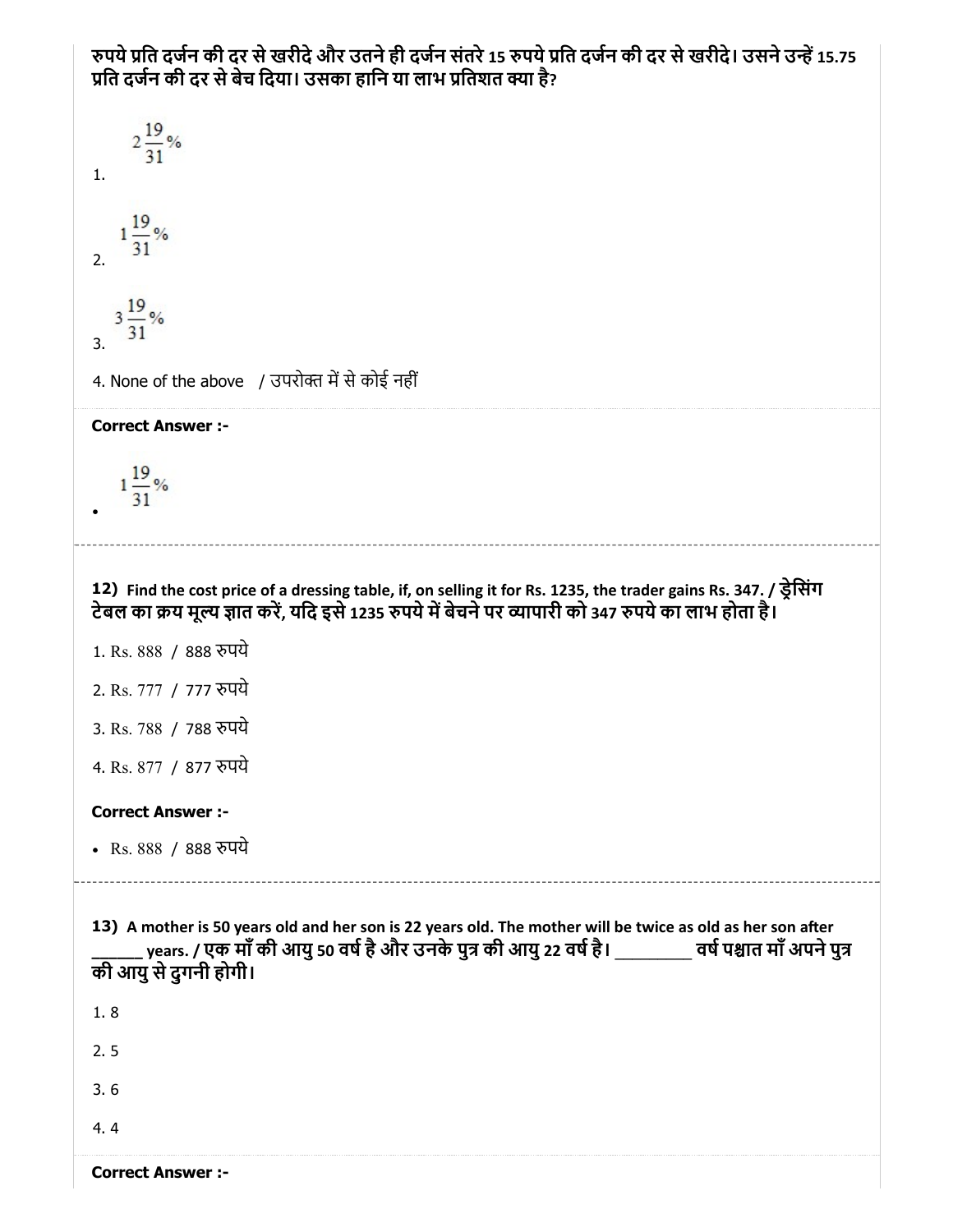| 14) An exhibition had an entry fee of Rs. 120. When the fee was reduced to 30 %, the revenue from the sale   |
|--------------------------------------------------------------------------------------------------------------|
| of tickets increased by 25 %. What was the percentage increase in the number of visitors? / एक प्रदर्शनी में |
| प्रवेश शुल्क 120 रुपये था। जब शुल्क 30% तक कम हो गया तो टिकट के विक्रय से प्राप्त राजस्व में 25% की वृद्धि   |
| हुई। आंगंतुकों की संख्या में वृद्धि का प्रतिशत क्या था?                                                      |

1. 50.5 %

2. 82.5 %

3. 78.5 %

4. 46.5 %

#### Correct Answer :-

78.5 %

15) From a survey of factory products P, Q and R, it was found that 230 consumers liked Product P; 62 liked Product Q; and 48 liked Product R. Among them 24 liked Product P and Q; 59 liked Products P and R; 42 liked Products Q and R; and 12 liked all three products. What is the total number of products? / कारखाना उत्पादों P, Q, और R के एक सर्वेक्षण से यह ज्ञात हुआ कि 230 उपभोक्ता, उत्पाद P को पसंद करते थे, 62 उपभोक्ता, उत्पाद Q को पसंद करते थे और 48 उपभोक्ता, उत्पाद R को पसंद करते थे। उनमें से 24 उपभोक्ता, उत्पाद P और Q को, 59 उपभोक्ता, उत्पाद P और R को, एवं 42 उपभोक्ता, उत्पाद Q और R को तथा 12 सभी तीनों उपभोक्ता को पसंद करते थे। उपभोक्ताओं की कुल संख्या क्या है?

1. 427

2. 227

3. 527

4. 327

Correct Answer :-

 $• 227$ 

16) In a can of 80 litres, the ratio of milk to water is 1 : 3. How much milk has to be added, so that the ratio becomes 3 : 1? / 80 लीटर के एक डिब्बे में, दूध का पानी से अनुपात 1 : 3 है। कितना दूध इसमें मिलाया जाए जिससे कि अनुपात  $3:1$  हो जाए?

1. 160 litres / 160 लीटर

- 2. 60 litres / 60 लीटर
- 3. 130 litres / 130 लीटर
- 4. 210 litres / 210 लीटर

6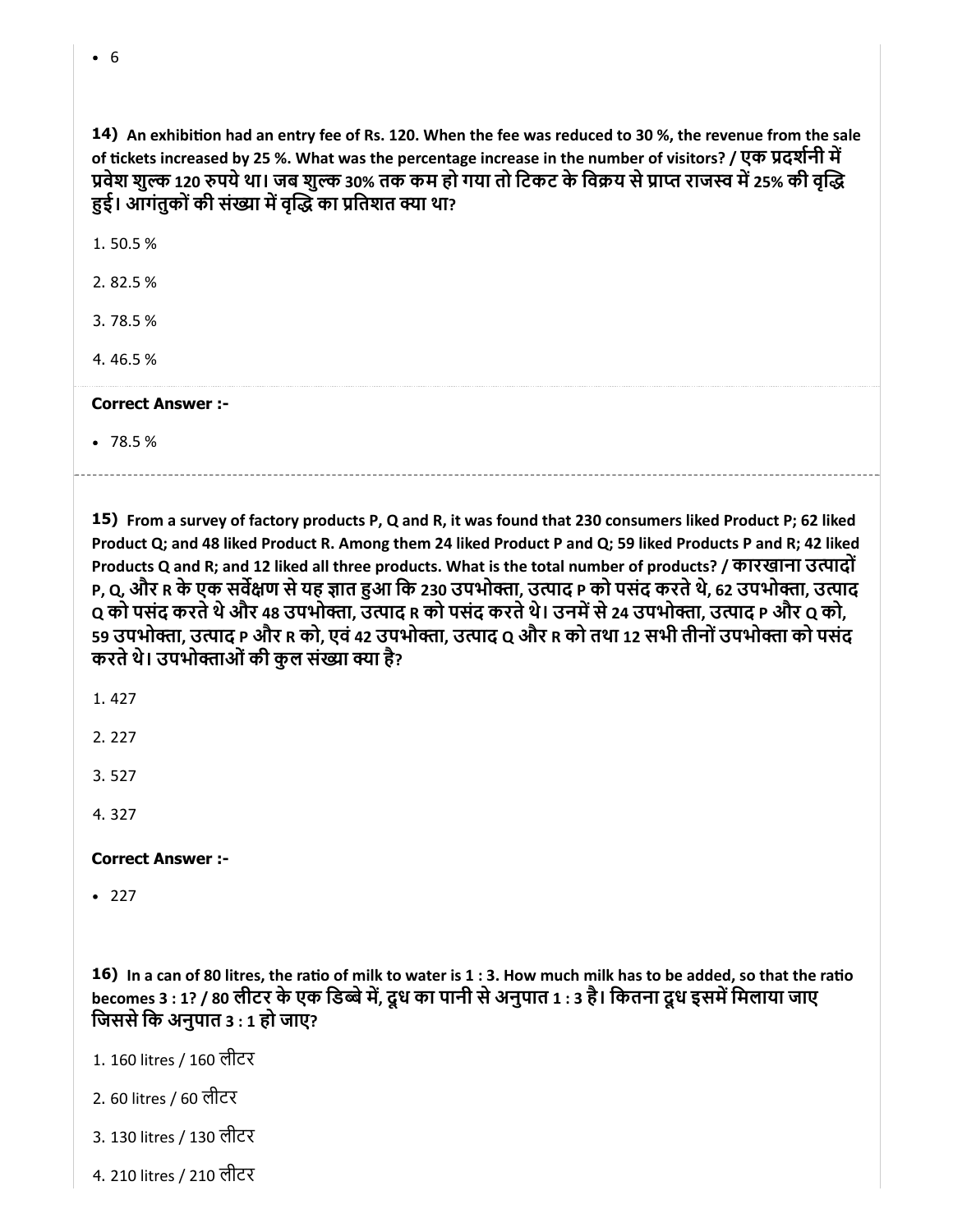| <b>Correct Answer :-</b>                                                                                                                                                                                                                                                                                                                   |
|--------------------------------------------------------------------------------------------------------------------------------------------------------------------------------------------------------------------------------------------------------------------------------------------------------------------------------------------|
| • 160 litres / 160 लीटर                                                                                                                                                                                                                                                                                                                    |
| 17) If five seventh of a number is 15 more than two third of the same number, then the number will be: /<br>यदि एक संख्या का 5/7, उसी संख्या के 2/3 से 15 अधिक है तो संख्या होगी:                                                                                                                                                          |
| 1.425.75                                                                                                                                                                                                                                                                                                                                   |
| 2.315.79                                                                                                                                                                                                                                                                                                                                   |
| 3.887.5                                                                                                                                                                                                                                                                                                                                    |
| 4.400                                                                                                                                                                                                                                                                                                                                      |
| <b>Correct Answer :-</b>                                                                                                                                                                                                                                                                                                                   |
| $\cdot$ 315.79                                                                                                                                                                                                                                                                                                                             |
| 18) The average of 11 numbers is 10.9. If the average of the first six numbers is 10.5 and that of the last six<br>numbers is 11.4, then what is the middle (6th) number? / 11 संख्याओं का औसत 10.9 है। यदि प्रथम छह<br>संख्याओं का औसत 10.5 है और अंतिम छह संख्याओं का औसत 11.4 है, तो मध्य (छठवीं) संख्या क्या होगी?                     |
| 1.11.5                                                                                                                                                                                                                                                                                                                                     |
| 2. 11.4                                                                                                                                                                                                                                                                                                                                    |
| 3.11.3                                                                                                                                                                                                                                                                                                                                     |
| 4.11.0                                                                                                                                                                                                                                                                                                                                     |
| <b>Correct Answer :-</b>                                                                                                                                                                                                                                                                                                                   |
| $-11.5$                                                                                                                                                                                                                                                                                                                                    |
| 19) The average age of a father and mother is 22 years. Four years hence, the average age of father, mother,<br>and their son will be 18 years. What will be the age of the son at that time? / पिता और माता की औसत आयु<br>22 वर्ष है। चार वर्ष पश्चात पिता, माता और उनके पुत्र की औसत आयु 18 वर्ष होगी। उस समय पुत्र की आयु क्या<br>होगी? |
| 1. 3 years / 3 वर्ष                                                                                                                                                                                                                                                                                                                        |
| 2. 4 years / 4 वर्ष                                                                                                                                                                                                                                                                                                                        |
| 3. 2 years / 2 वर्ष                                                                                                                                                                                                                                                                                                                        |
| 4. 1 years $/1$ $\overline{q}$                                                                                                                                                                                                                                                                                                             |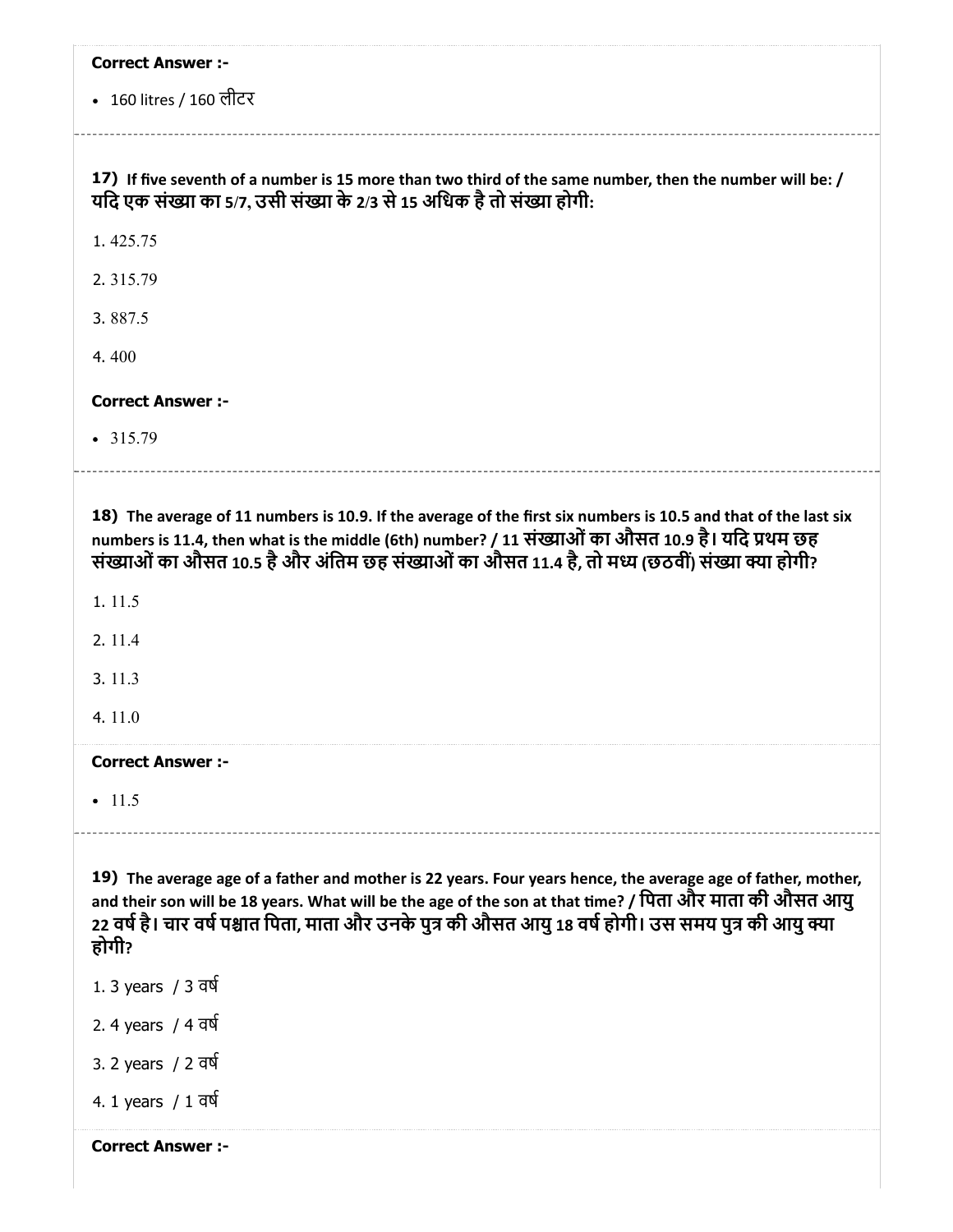20) A tree 8m in height cast its shadow 5 m long; another tree cast its shadow 25 m long. Find the height of the tree. / एक 8 मीटर ऊंचे पेड़ की छाया 5 मीटर बनती है; अन्य पेड़ की छाया 25 मीटर बनती है। पेड़ की ऊंचाई ज्ञात करें।

1. 40 m

2. 30 m

3. 35 m

4. 25 m

#### Correct Answer :-

40 m

21) Ramesh travels from Rampur to Sitapur at a speed of 25 km/h and returns at a speed of 30 km/h. Suresh travels from Rampur to Sitapur and returns with an average speed of 28 km/h. If Ramesh and Suresh start at the same time, then who will reach first? / रमेश, रामपुर से सीतापुर 25 किमी/घंटा की चाल से यात्रा करता हैऔर 30 िकमी/घंटा की चाल सेवापस आता है। सुरेश 28 िकमी/घंटा की औसत चाल सेरामपुर से सीतापुर की यात्रा करता है और वापस आता है। यदि रमेश और सुरेश समान समय में यात्रा प्रारम्भ करते हैं, तो पहले कौन पहुँचेगा?

1. Suresh / सुरेश

2. Both reach at the same time / दोनों समान समय में पहुँचेंगे

3. Ramesh / रमेश

4. None of the above / उपरोक्त में से कोई नहीं

Correct Answer :-

• Suresh / सुरेश

22) A and B can finish a work in 30 days. If they worked together for 20 days and A leaves the job abruptly; B completes the given task after 25 days. How many days does B take to complete the work singlehandedly? / A और B एक कार्य को 30 दिनों में समाप्त कर सकते हैं। वे एक साथ 20 दिन कार्य करते हैं और फिर A अकस्मात कार्य छोड़ जाता है। B दिये हुये कार्य को 25 दिनों में पूरा करता है। कितने दिनों में अकेला B इस कार्य को समाप्त कर सकता है?

- 1. 60 days / 60 िदन
- 2. 75 days / 75 िदन
- 3. 50 days / 50 िदन
- 4. 45 days / 45 िदन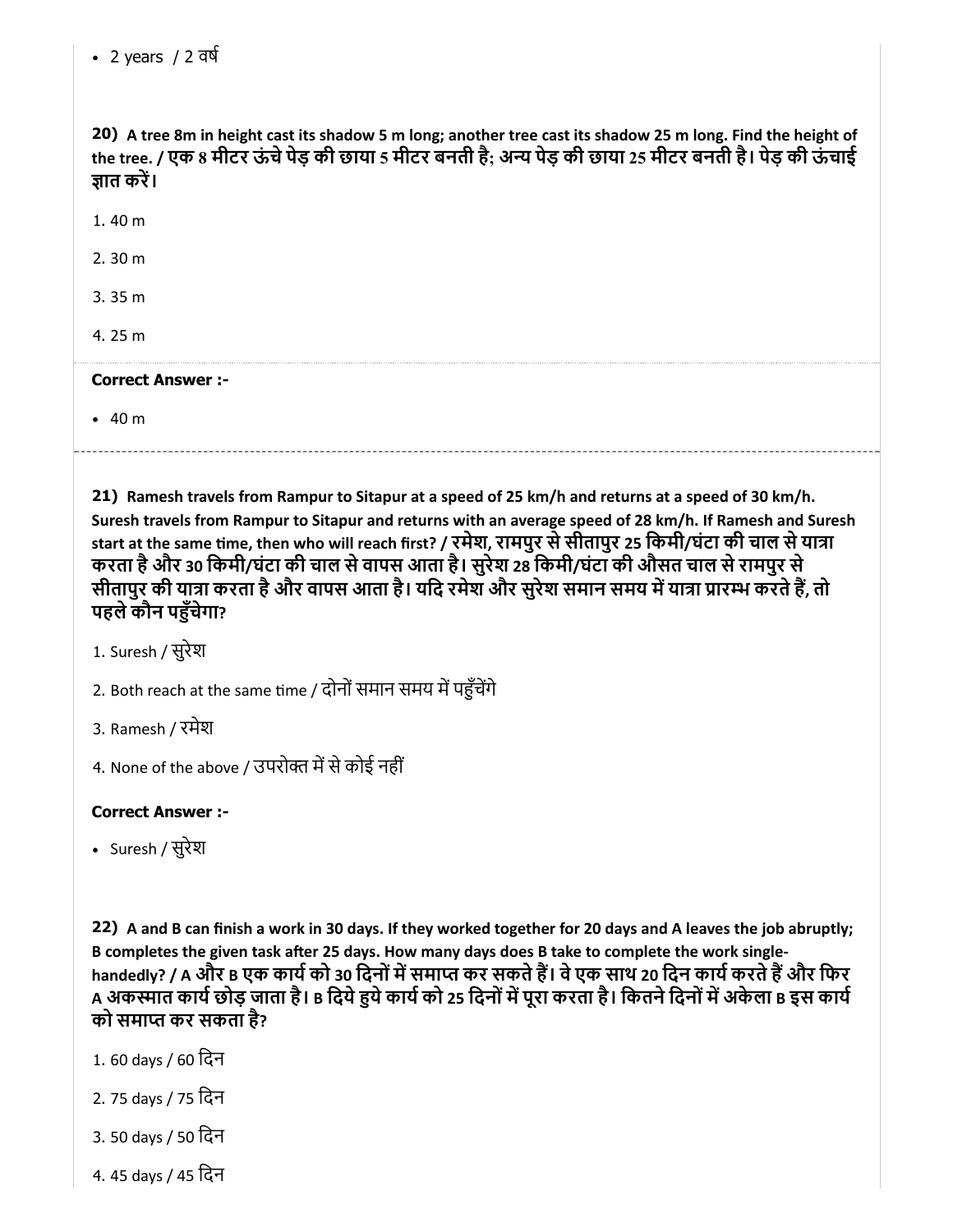75 days / 75 िदन

23) A and B together complete a piece of work in 25 days. A alone can do the same work in 40 days. If B alone works, then how many days will it take for him to complete the task? / A और B किसी कार्य को एकसाथ 25 दिनों में पूरा करते हैं। अकेला A उसी कार्य को 40 दिनों में पूरा कर सकता है। यदि अकेला B कार्य करे, तो उसी कार्य को पूरा करने में उसे कितने दिन लगेंगे?

10 days / 10 दिन 1.  $\frac{200}{3}$  days /  $\frac{200}{3}$  दिन 2.  $\frac{100}{6}$  days /  $\frac{100}{6}$  दिन 3.

$$
4. \frac{150}{7} \text{ days} / \frac{150}{7} \text{cm}
$$

Correct Answer :-

 $\frac{200}{3}$  days /  $\frac{200}{3}$  दिन

24) Arvind purchased a table at a discount of 10 %. If the table is priced at Rs. 400 how much does Arvind need to pay? / अरविंद ने 10% की छूट पर एक मेज़ को खरीदा। यदि मेज़ की कीमत 400 रुपये है तो अरविंद को कितना भुगतान करने की ज़रूरत है?

- 1. Rs. 410 / 410 पये
- 2. Rs. 380 / 380 पये
- 3. Rs. 400 / 400 पये
- 4. Rs. 360 / 360 पये

#### Correct Answer :-

• Rs. 360 / 360 रुपये

25) The ages of two persons differ by 16 years. 6 years ago, the elder one was 3 times as old as the younger one. What are their present ages of the elder person? / दो व्यक्तियों की आयु में 16 वर्ष का अंतर है। 6 वर्ष पहले, आयु में बड़ा व्यक्ति, आयु में छोटे व्यक्ति से 3 गुना बड़ा था। आयु में बड़े व्यक्ति की वर्तमान आयु क्या है?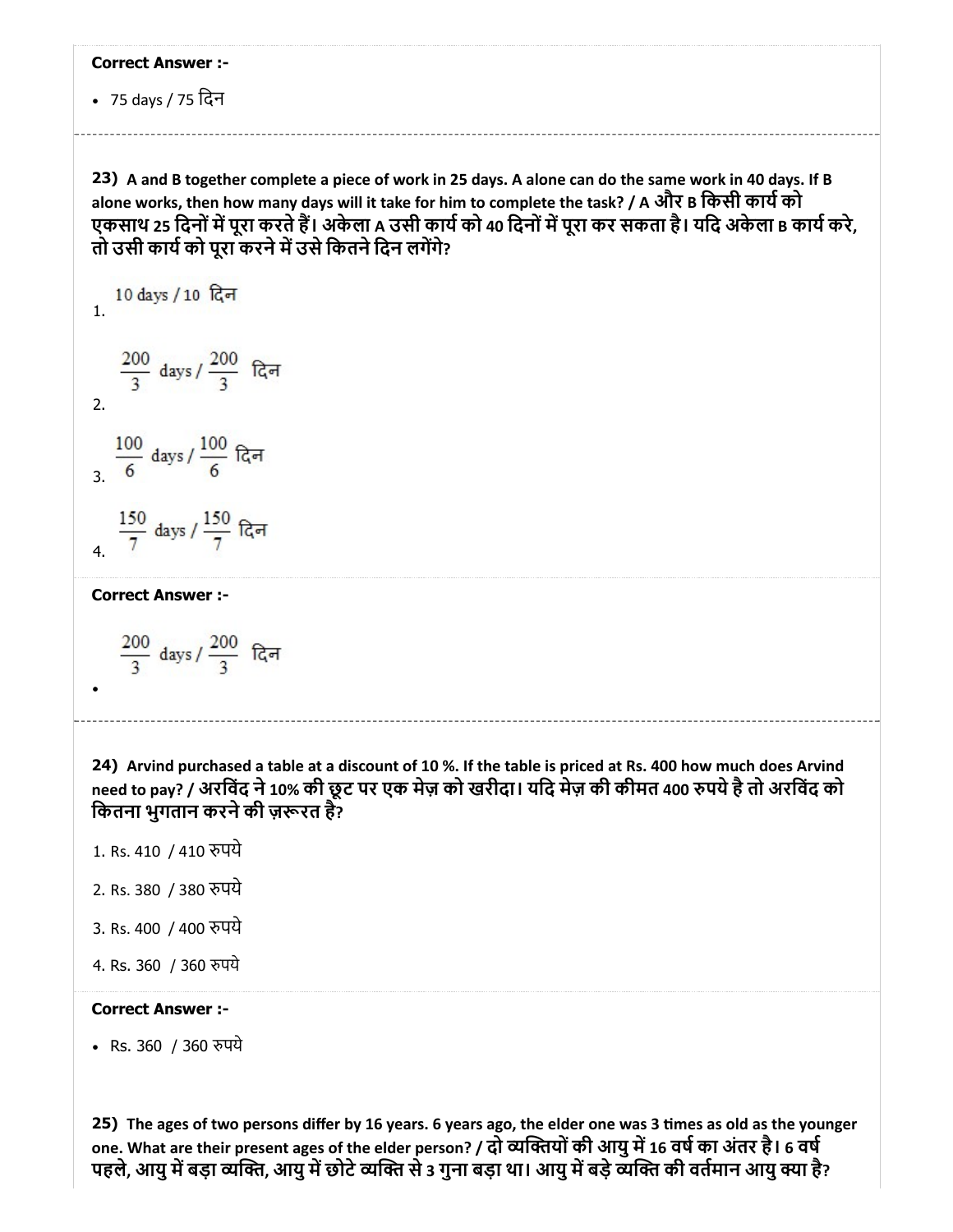| $\cdot$ 30               |  |  |  |
|--------------------------|--|--|--|
| <b>Correct Answer :-</b> |  |  |  |
| 4.30                     |  |  |  |
| 3.15                     |  |  |  |
| 2.20                     |  |  |  |
| 1.25                     |  |  |  |

26) In a school, 100 boys and 80 girls are examined in a test, 48% of the boys and 30% of girls passed. The percentage of the total who failed will be: / एक विद्यालय में, 100 लड़कों और 80 लड़कियों की एक परीक्षा में जांच की जाती है, जिसमें 48% लड़के और 30% लड़कियां उत्तीर्ण होती हैं। कुल असफल होने वालों का प्रतिशत होगा:

1. 60%

2. 65%

3. 70%

4. 55%

Correct Answer :-

60%

27) Which one of the following four addresses is NOT EXACTLY same as the one given below? / निम्न दिये गये चार पतों में से नीचे दिये गये पते के ठीक समान कौन सा एक नहीं है?

Hasso Langholz

Lehmbergerstr. 2,

Damp, 24351

(i) Hasso Langholz

Lehmbergerstr. 2,

Damp, 24351

(ii) Hasso Langholz

Lehmbergerstr. 2,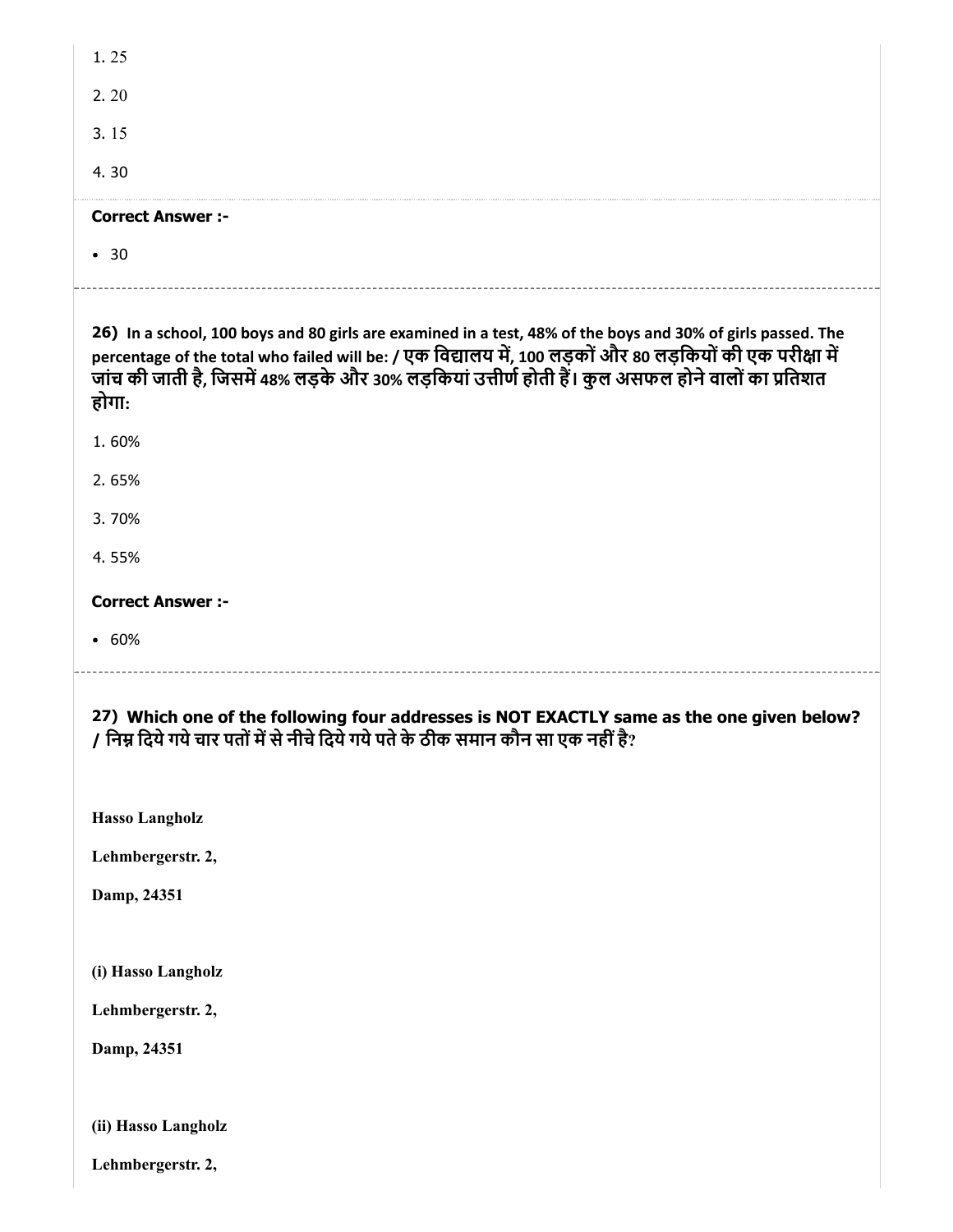| Damp, 24351                                                                                                                                                                                                                                                                                                                                                                                    |
|------------------------------------------------------------------------------------------------------------------------------------------------------------------------------------------------------------------------------------------------------------------------------------------------------------------------------------------------------------------------------------------------|
|                                                                                                                                                                                                                                                                                                                                                                                                |
| (iii) Hasso Langholz                                                                                                                                                                                                                                                                                                                                                                           |
| Lebmbergerstr. 2,                                                                                                                                                                                                                                                                                                                                                                              |
| Damp, 24351                                                                                                                                                                                                                                                                                                                                                                                    |
|                                                                                                                                                                                                                                                                                                                                                                                                |
| (iv) Hasso Langholz                                                                                                                                                                                                                                                                                                                                                                            |
| Lehmbergerstr. 2,                                                                                                                                                                                                                                                                                                                                                                              |
| Damp, 24351                                                                                                                                                                                                                                                                                                                                                                                    |
| 1.iv                                                                                                                                                                                                                                                                                                                                                                                           |
| 2. i                                                                                                                                                                                                                                                                                                                                                                                           |
| 3.ii                                                                                                                                                                                                                                                                                                                                                                                           |
| 4. iii                                                                                                                                                                                                                                                                                                                                                                                         |
| <b>Correct Answer :-</b>                                                                                                                                                                                                                                                                                                                                                                       |
| $\bullet$ iii                                                                                                                                                                                                                                                                                                                                                                                  |
|                                                                                                                                                                                                                                                                                                                                                                                                |
| 28) The profit on a certain article is 25 %. If it had been bought at 10 % discount and sold<br>for 20 % more than the earlier cost, the profit would have been Rs. 600. What is the cost<br>price of the article? / एक निश्चित वस्तु पर लाभ 25% है। यदि वह 10% छूट पर खरीदी जाती है और पहले<br>वाले मूल्य से 20% अधिक पर बेची जाती है, तो लाभ 600 रुपये होता है। वस्तु का क्रय मूल्य क्या है? |
| 1. Rs. 1,500 / 1,500 रुपये                                                                                                                                                                                                                                                                                                                                                                     |
| 2. Rs. 1,000 / 1,000 रुपये                                                                                                                                                                                                                                                                                                                                                                     |
| 3. Rs. 2,000 / 2,000 रुपये                                                                                                                                                                                                                                                                                                                                                                     |
| 4. Rs. 1,200 / 1,200 रुपये                                                                                                                                                                                                                                                                                                                                                                     |
| <b>Correct Answer :-</b>                                                                                                                                                                                                                                                                                                                                                                       |
| • Rs. 1,000 / 1,000 रुपये                                                                                                                                                                                                                                                                                                                                                                      |
| 29) The series given below contains a sequence of alphabets and numbers. Identify the incorrect<br>combination: / नीचे दी गई श्रृंखला में, अक्षरों और संख्याओं का एक क्रम निहित हैं। गलत संयोजन पहचानिए:                                                                                                                                                                                       |

ii.oipx8012pxio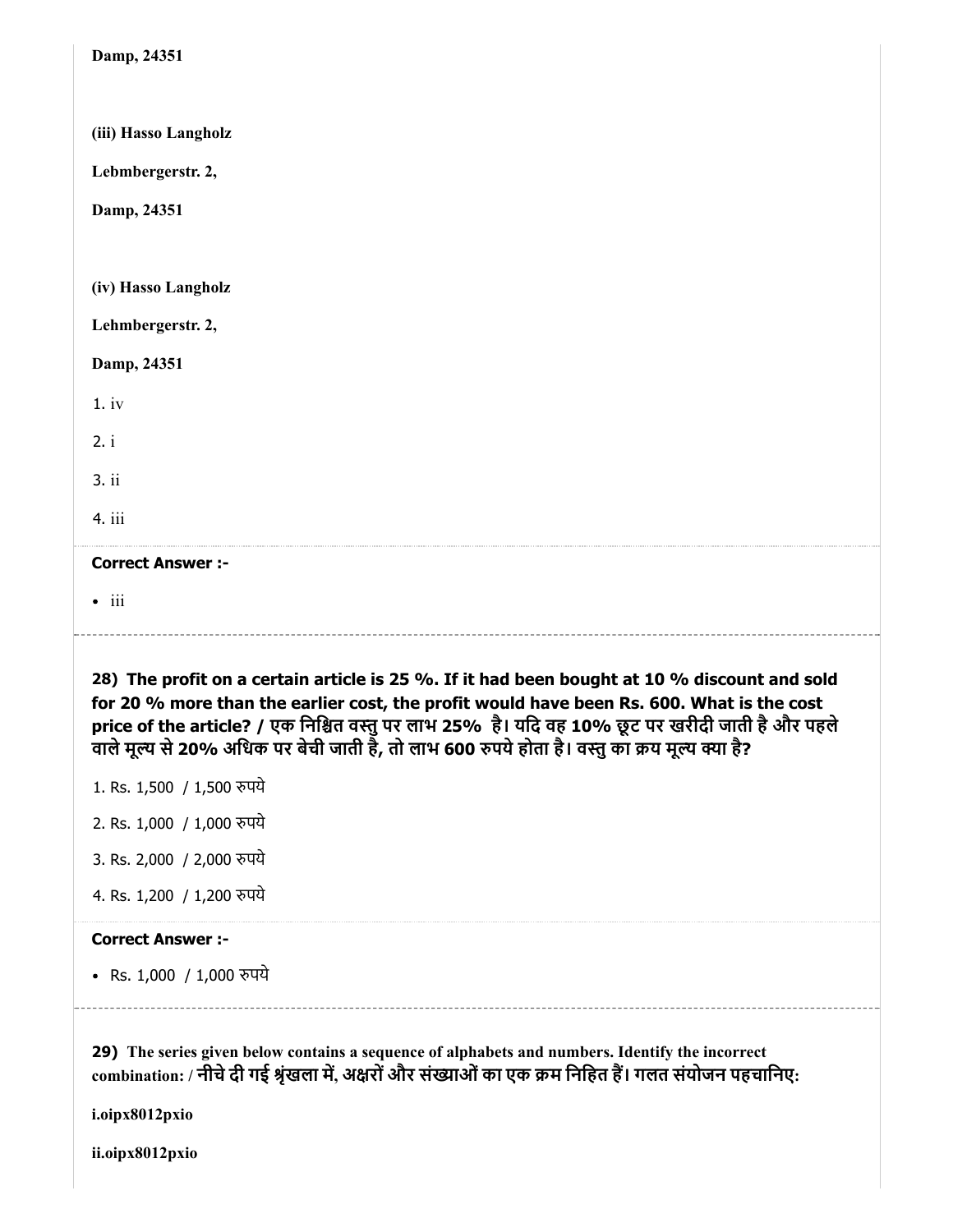| iii.oipx8012pxio                                                                                                                                                         |
|--------------------------------------------------------------------------------------------------------------------------------------------------------------------------|
| iv.oipx8012pcio                                                                                                                                                          |
| 1.iv                                                                                                                                                                     |
| 2. i                                                                                                                                                                     |
| 3. ii                                                                                                                                                                    |
| 4. iii                                                                                                                                                                   |
| <b>Correct Answer :-</b>                                                                                                                                                 |
| $\bullet$ iv                                                                                                                                                             |
|                                                                                                                                                                          |
| 30) Find the average. / औसत निकालिये।                                                                                                                                    |
| 74, 79, 84, 89, 94 & 96                                                                                                                                                  |
| 1.87                                                                                                                                                                     |
| 2.82                                                                                                                                                                     |
| 3.86                                                                                                                                                                     |
| 4.84                                                                                                                                                                     |
| <b>Correct Answer :-</b>                                                                                                                                                 |
| • 86                                                                                                                                                                     |
|                                                                                                                                                                          |
| Topic:- Science and Simple Arithmetic                                                                                                                                    |
| 1)<br>Simplify and write in the exponential form: $(3^5 \div 3^9)^5$ x 3 <sup>-6</sup> / $(3^5 \div 3^9)^5$ x 3 <sup>-6</sup> को सरल करें और<br>चरघातांकी रूप में लिखें। |
| 1. $3^{14}$                                                                                                                                                              |
| 2. $3^{25}$                                                                                                                                                              |
| 3. $3^{-26}$                                                                                                                                                             |
| 4. $3^{16}$                                                                                                                                                              |
| <b>Correct Answer :-</b>                                                                                                                                                 |
| • $3^{-26}$                                                                                                                                                              |
|                                                                                                                                                                          |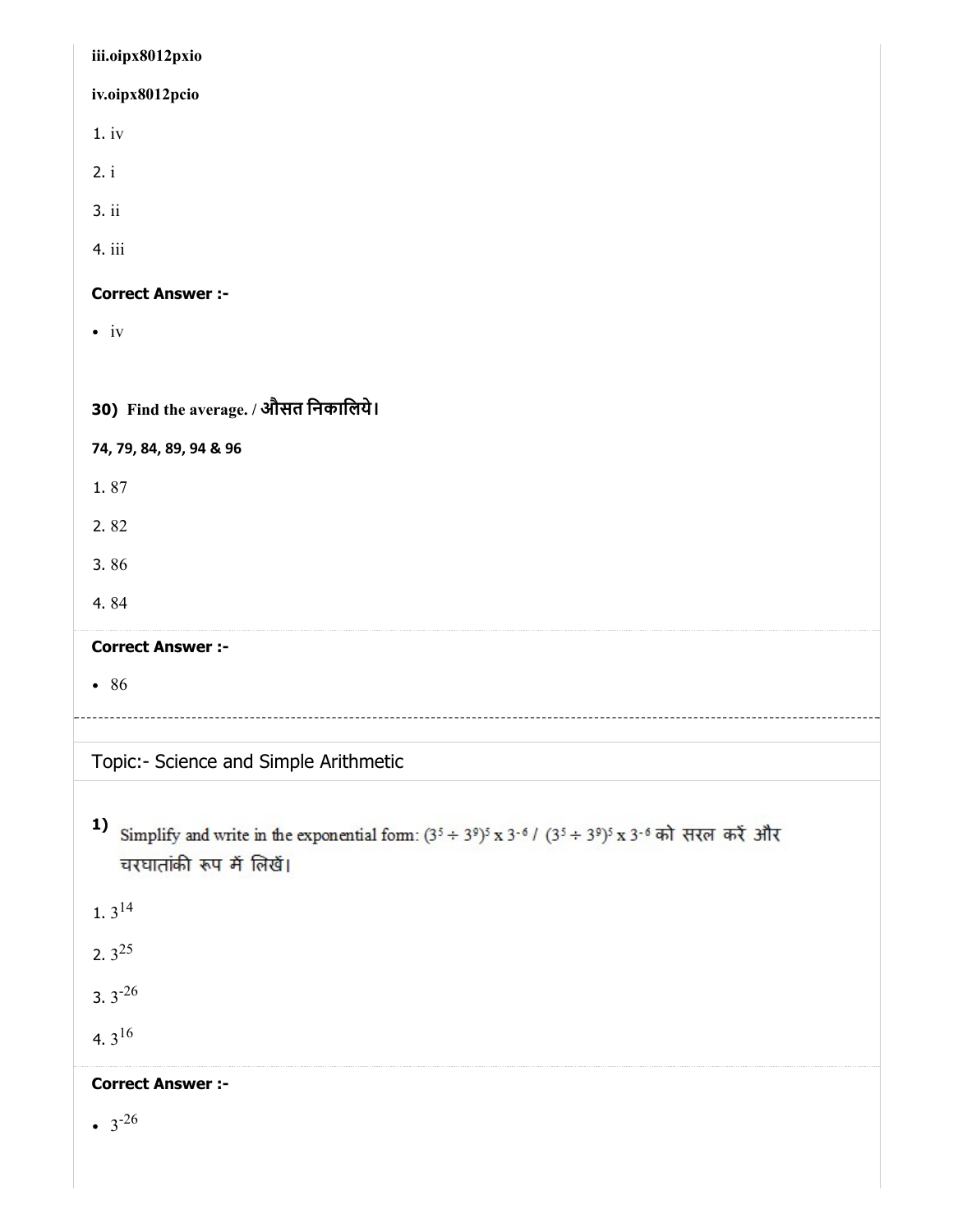| 2)<br>Given that $\sqrt{2}$ = 1.414, evaluate: $\sqrt{\frac{225}{98}}$ / यदि दिया गया है कि $\sqrt{2}$ = 1.414, तो $\sqrt{\frac{225}{98}}$ का मान<br>निकालिए: |
|---------------------------------------------------------------------------------------------------------------------------------------------------------------|
| 1.1.515                                                                                                                                                       |
| 2.1.235                                                                                                                                                       |
| 3.2.225                                                                                                                                                       |
| 4.2.115                                                                                                                                                       |
| <b>Correct Answer :-</b>                                                                                                                                      |
| $-1.515$                                                                                                                                                      |
| 3) $(2x+9y)^2 - 72xy =$                                                                                                                                       |
| $(2x-9y)^2$                                                                                                                                                   |
| $(2x - 7y)^2$                                                                                                                                                 |
| $(2x+7y)^2$                                                                                                                                                   |
| $(2x-13y)^2$                                                                                                                                                  |
| <b>Correct Answer :-</b>                                                                                                                                      |
| $(2x - 9y)^2$                                                                                                                                                 |
| 4)<br>In the adjoining figure, if ∠ABD = 62° and ∠BCD = 34°, then ∠BDA =__. / दिए गए चित्र में, यदि<br>∠ABD = 62° और ∠BCD = 34° है, तो ∠BDA =__ <br>B         |
| $\mathsf C$                                                                                                                                                   |
| $1.82^{\circ}$                                                                                                                                                |
| $2.84^{\circ}$                                                                                                                                                |
|                                                                                                                                                               |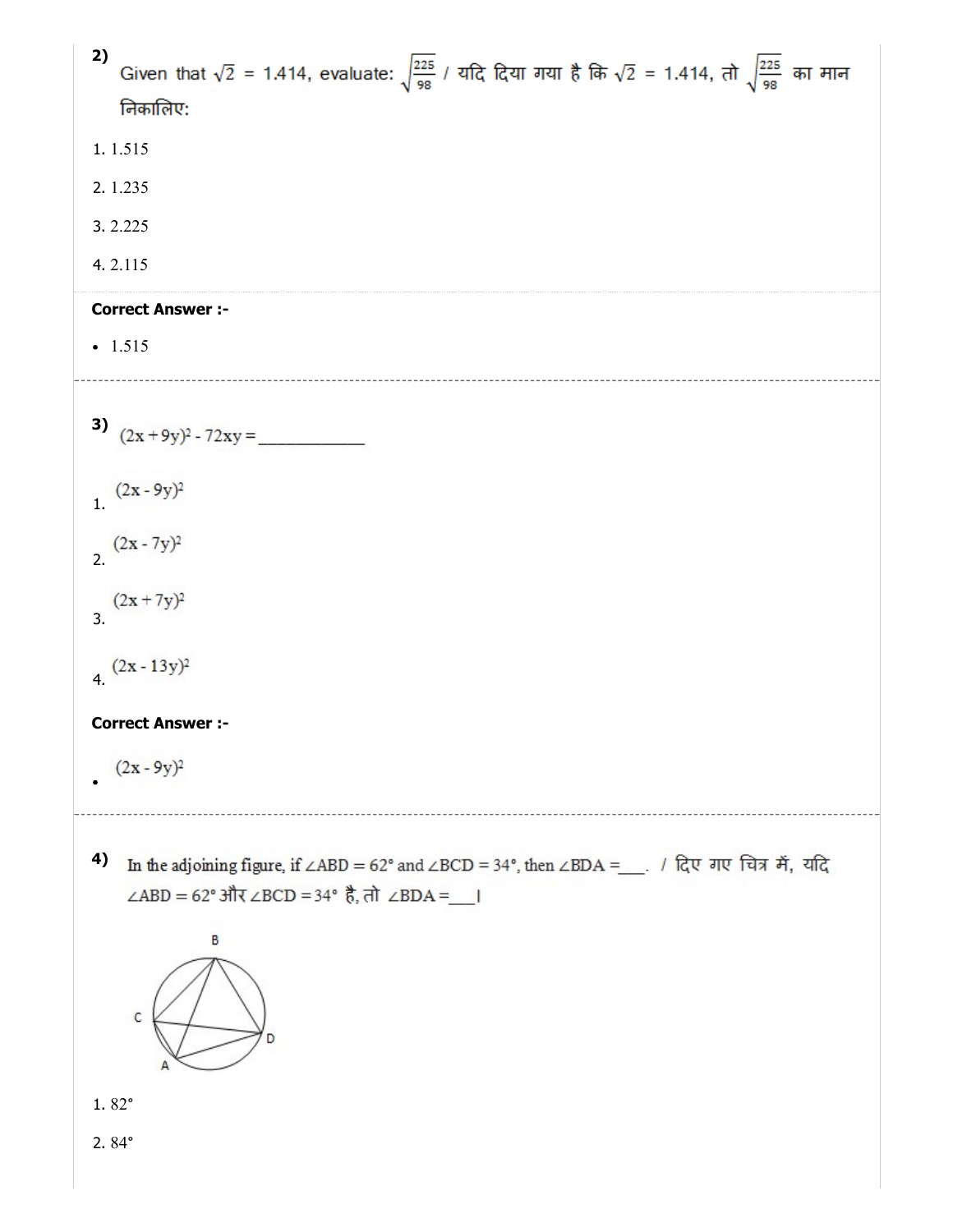3. 68°

4. 76°

#### Correct Answer :-

 $• 84°$ 

5) In the given figure, AB || CE and if  $\angle$ ACD = 130°,  $\angle$ CAB = 56°, then  $\angle$ DCE =  $\angle$  / दिए गए चित्र में, AB || CEहै और यदि ∠ACD = 130° है, ∠CAB = 56° है, तो ∠DCE = |



- 1.  $124^0$
- 2.  $116^0$
- 3. 94 $^0$
- 4.  $106^0$

#### Correct Answer :-

 $106^0$ 

### 6) Find a number whose double is 84 more than its half. / वह संख्या ज्ञात करें जिसका दोगुना इसके आधे से 84 अिधक है।

- 1. 72
- 2. 56
- 3. 64
- 4. 48

#### Correct Answer :-

• 56

7) If the lengths of two adjacent sides of a parallelogram are 5cm and 6cm, respectively, then its perimeter is: / यदि एक समांतर चतुर्भुज की दो आसन्न भुजाओं की लंबाइयाँ क्रमश: 5 सेमी. तथा 6 सेमी. हैं, तो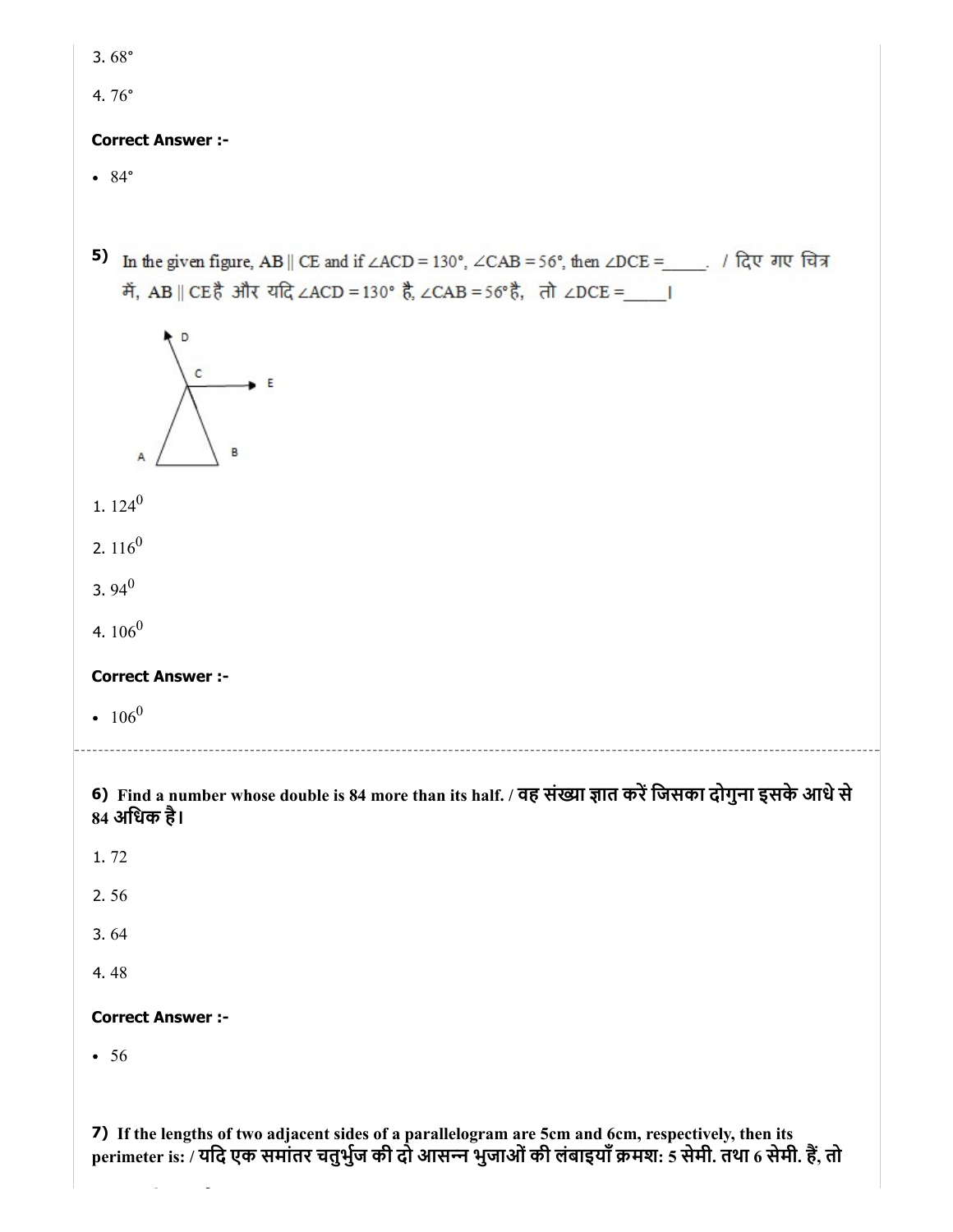## इसका परमाप होगा:

- 1. 32 cm / 32 सेमी.
- 2. 11 cm / 11 सेमी.
- 3. 22 cm / 22 सेमी.
- 4. 36 cm / 36 सेमी.

## Correct Answer :-

22 cm / 22 सेमी.

## 8) Which of the following is NOT a fossil fuel? / िनन मसेया जीवाम ईधं न नहींहै?

- 1. Coal / कोयला
- 2. Petroleum / पेटोिलयम
- 3. Natural gas / प्राकृतिक गैस
- 4. Wood / लकड़ी

## Correct Answer :-

Wood / लकड़ी

## 9) Which of the following does NOT use magnetic effect of electric current? / निम्न में से क्या विदुयत धारा के चुबकीय भाव का उपयोग नहींकरता है?

- 1. Electric bulb / विदुयत बल्ब
- 2. Electric motor / िवद्ुयत मोटर
- 3. Electric bell / िवद्ुयत घंटी
- 4. Electric fan / िवद्ुयत पंखा

## Correct Answer :-

• Electric bulb / विदुयत बल्ब

10) Two cubes, each of volume 216cm<sup>3</sup>, are joined end to end. The surface area of the resulting cuboid will be: / प्रत्येक 216 घन सेमी. आयतन के दो घन, एक दूसरे से सिरों से जुड़े हैं। परिणामी घनाभ का पृष्ठीय ेफल होगा:

- $1.360\ \mathrm{cm^2}$  / 360 वर्ग सेमी
- 2. 640  $\rm cm^2$  / 640 वर्ग सेमी.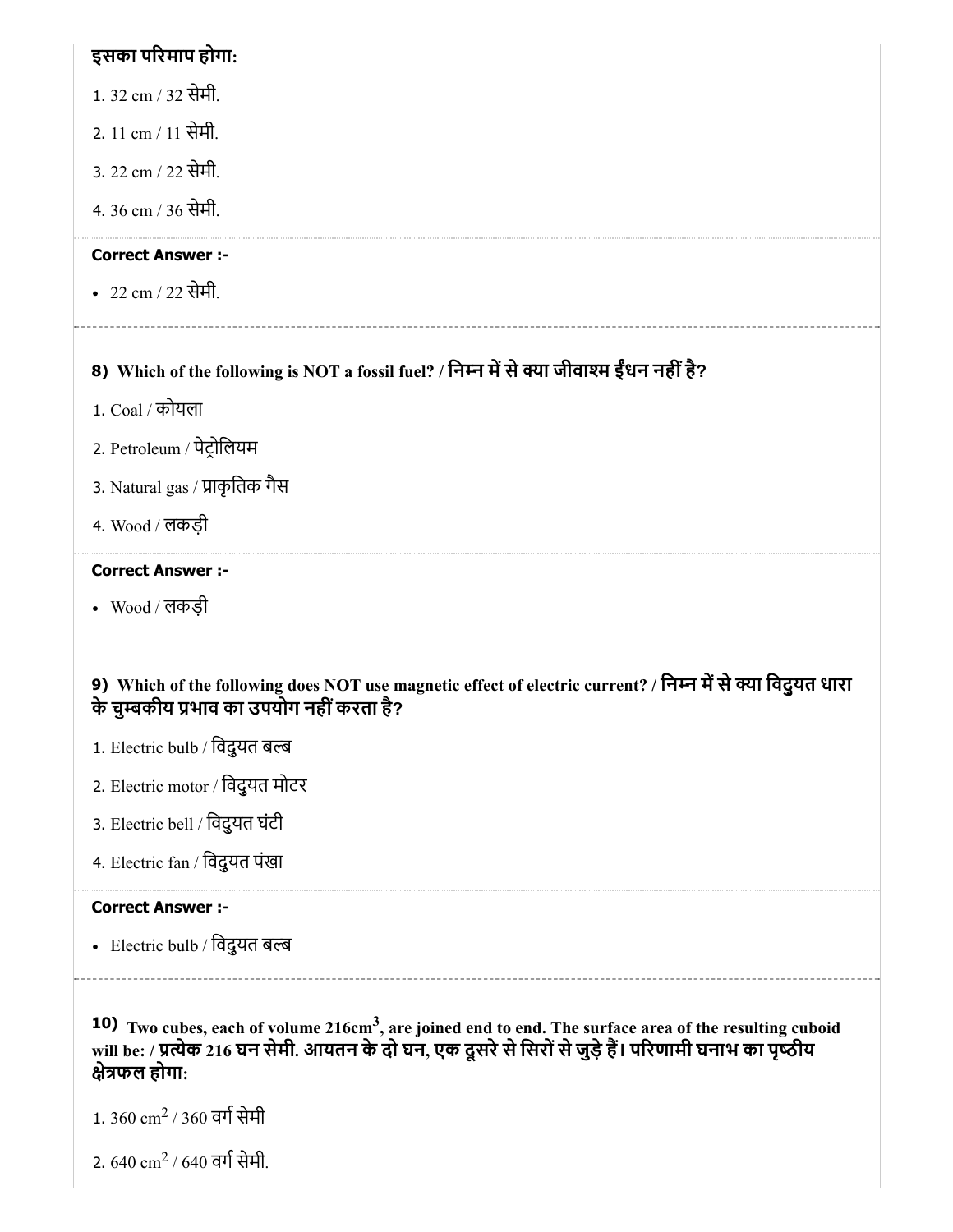3. 520  $\rm cm^2$  / 520 वर्ग सेमी.

4. 420  $\rm cm^2$  / 420 वर्ग सेमी.

#### Correct Answer :-

 $360\ {\rm cm}^2$  / 360 वर्ग सेमी

## 11) Granulated Zn when treated with sodium hydroxide gives: / दानेदार Zn को जब सोिडयम हाइड़ॉक्साइड से उपचारित किया जाता है, तो यह प्रदान करता है:

- 1. Zinc oxide / ज़िक ऑक्साइड
- 2. Sodium zincate / सोिडयम िज़ंकेट
- 3. Sodium hydride / सोिडयम हाइडाइड
- 4. Zinc hydroxide / ज़िंक हाइड्रॉक्साइड

#### Correct Answer :-

Sodium zincate / सोिडयम िज़ंकेट

## 12) Cutting and piercing tools are made sharp to: / काटने और वेधन उपकरण इसलिए तीक्ष्ण किये जाते हैं

- 1. Increase the force applied / लगाये गये बल को बढ़ाने
- 2. Bring about change in the speed / गति में परिवर्तन लाने
- 3. Reduce the area and increase pressure / क्षेत्र को कम करने और दाब बढ़ाने
- 4. Increase the area and decrease pressure / क्षेत्र बढ़ाने और दाब कम करने

#### Correct Answer :-

• Reduce the area and increase pressure / क्षेत्र को कम करने और दाब) बढ़ाने

## 13) What is the smallest number by which 875 must be divided so that the quotient may be a perfect cube. / 875 को छोटी से छोटी कौन सी संख्या से भाग दिया जाए कि भागफल पूर्ण घन हो।

1. 7

2. 5

3. 3

4. 9

Correct Answer :-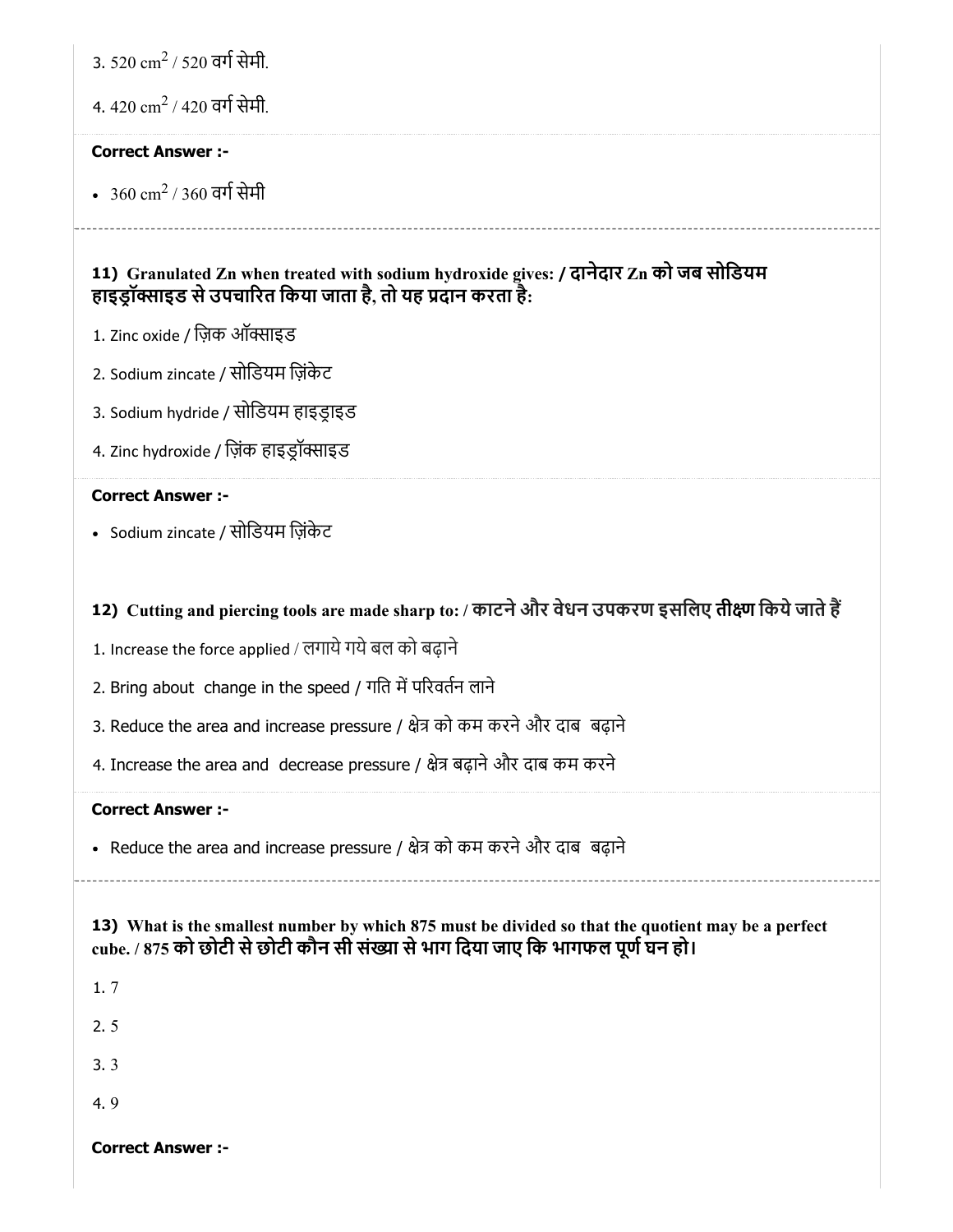14) Component of an electric circuit that turn off automatically when there is an overload or a short circuit are called\_\_\_\_\_\_\_\_. / जब एक अिधभार या लघुपथन होता हैतब िवद्ुयत परपथ का वह घटक जो स्वचालित रूप से बंद हो जाता है, कहलाता है

1. cell / सेल

2. miniature circuit breakers / लघुपरपथ भंजक

3. compact fluorescent lamp / संहत प्रतिदीप्त लैम्प

4. ordinary electric fuse / सामान्य विदुयत फ्यूज़

#### Correct Answer :-

miniature circuit breakers / लघुपरपथ भंजक

## 15) In reflection, the angle of reflection is equal to: / परावतन म, परावतन कोण \_\_\_\_\_के समान होता है:

- 1. One-fourth of the angle of incidence / आपतन कोण का एक-चौथाई
- 2. Double the angle of incidence / आपतन कोण का दोगुना
- 3. The angle of incidence / आपतन कोण
- 4. Half of the angle of incidence / आपतन कोण का आधा

#### Correct Answer :-

The angle of incidence / आपतन कोण

16) The quotient obtained when  $(2ax^2 - 2ay^2)$  is divided by  $ax - ay$  is: /  $(2ax^2 - 2ay^2)$  को  $ax - ay$  से भाग देने पर प्राप्त भागफल होगा:

- 1.  $a(x + y)$
- 2.  $(x y)$
- 3.  $(x + y)$
- 4.  $2(x + y)$

#### Correct Answer :-

•  $2(x + y)$ 

17) The simple interest on a certain sum of money for 2 years at 10% per annum is Rs. 240. What will be the compound interest on that sum at the same rate of interest for the same period? / एक निश्चित धनराशि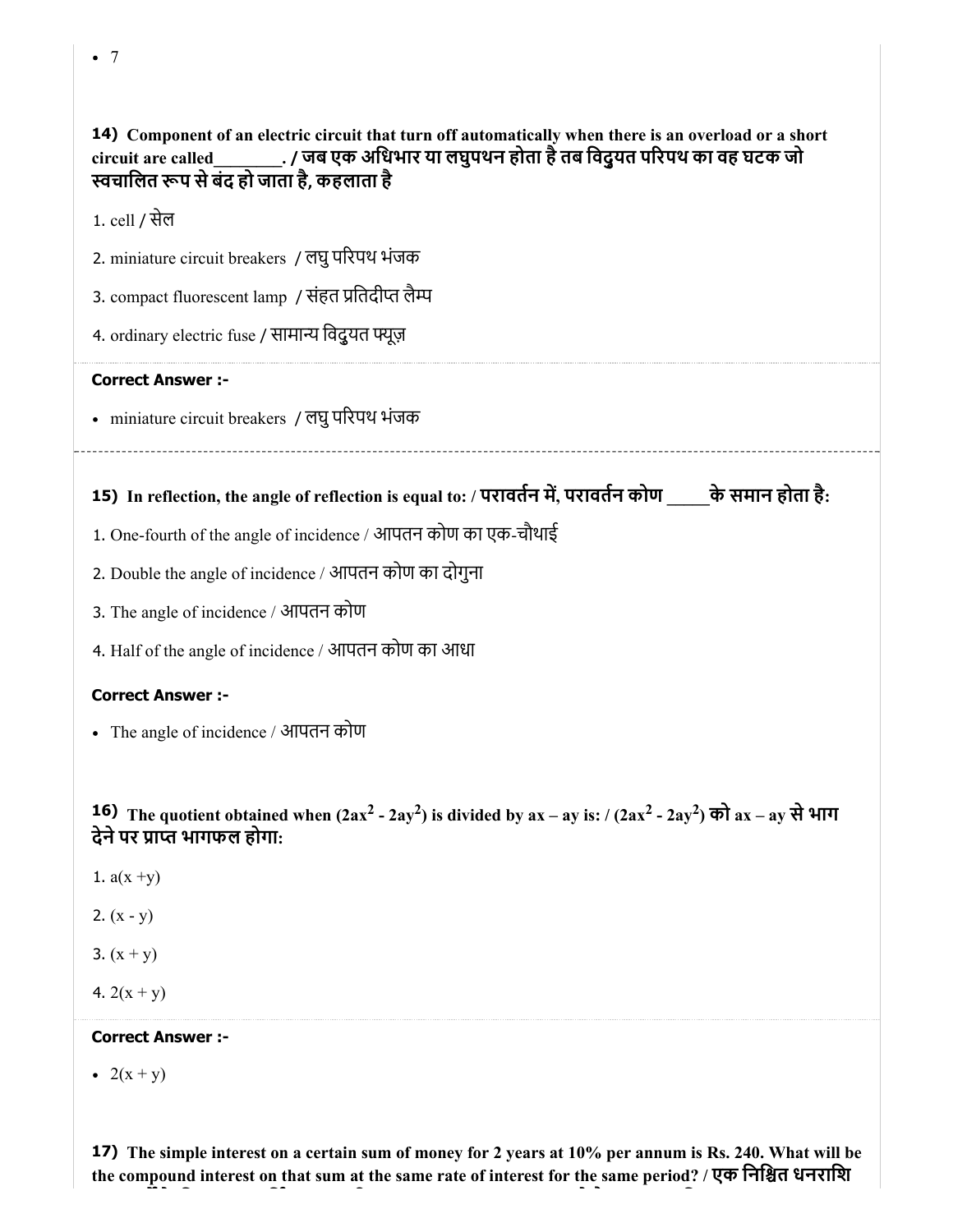| पर 2 वर्षों के लिए 10% वार्षिक ब्याज की दर पर साधारण ब्याज 240 रुपये है। इस धनराशि पर समान ब्याज दर<br>पर समान अवधि के लिए चक्रवृद्धि ब्याज क्या होगा? |
|--------------------------------------------------------------------------------------------------------------------------------------------------------|
| 1. Rs. 252 / 252 रुपये                                                                                                                                 |
| 2. Rs. 264 / 264 रुपये                                                                                                                                 |
| 3. Rs. 266 / 266 रुपये                                                                                                                                 |
| 4. Rs. 248 / 248 रुपये                                                                                                                                 |
|                                                                                                                                                        |

• Rs. 252 / 252 रुपये

18) The weights (in gms) of 20 oranges picked at random are as follows: 118, 124, 98, 69, 72, 204, 115, 70, 84, 123, 82, 107, 136, 90, 81, 79, 76, 110, 130, 125. The range of the above data is: / यादृच्छिक रूप से उठाये गये 20 संतरों के भार (ग्राम में) निम्न हैं: 118, 124, 98, 69, 72, 204, 115, 70, 84, 123, 82, 107, 136, 90, 81, 79, 76,  $110, 130, 125$  उपर्युक्त आंकड़ों का परास होगा:

- 1. 148
- 2. 135
- 3. 114
- 4. 128
- Correct Answer :-
- $-135$

19) Mathias Schleiden and Theodor Schwann are renowned for their theory of: / मैिथयास शेलेइडेन तथा थेओडॉर श्वान अपने निम्न सिद्धांत के लिए प्रसिद्ध हैं

- 1. Big bang / बिग बैंग
- 2. Origin of life / जीवन की उपि
- 3. Cell / कोिशका
- 4. Evolution / क्रमिक विकास

#### Correct Answer :-

Cell / कोिशका

20) To which group of microbes do causative organisms of malaria and Kala-azar belong? / सूक्ष्मजीवों के किस समूह से मलेरिया तथा काला-अज़र के कारक जीव संबंधित होते हैं?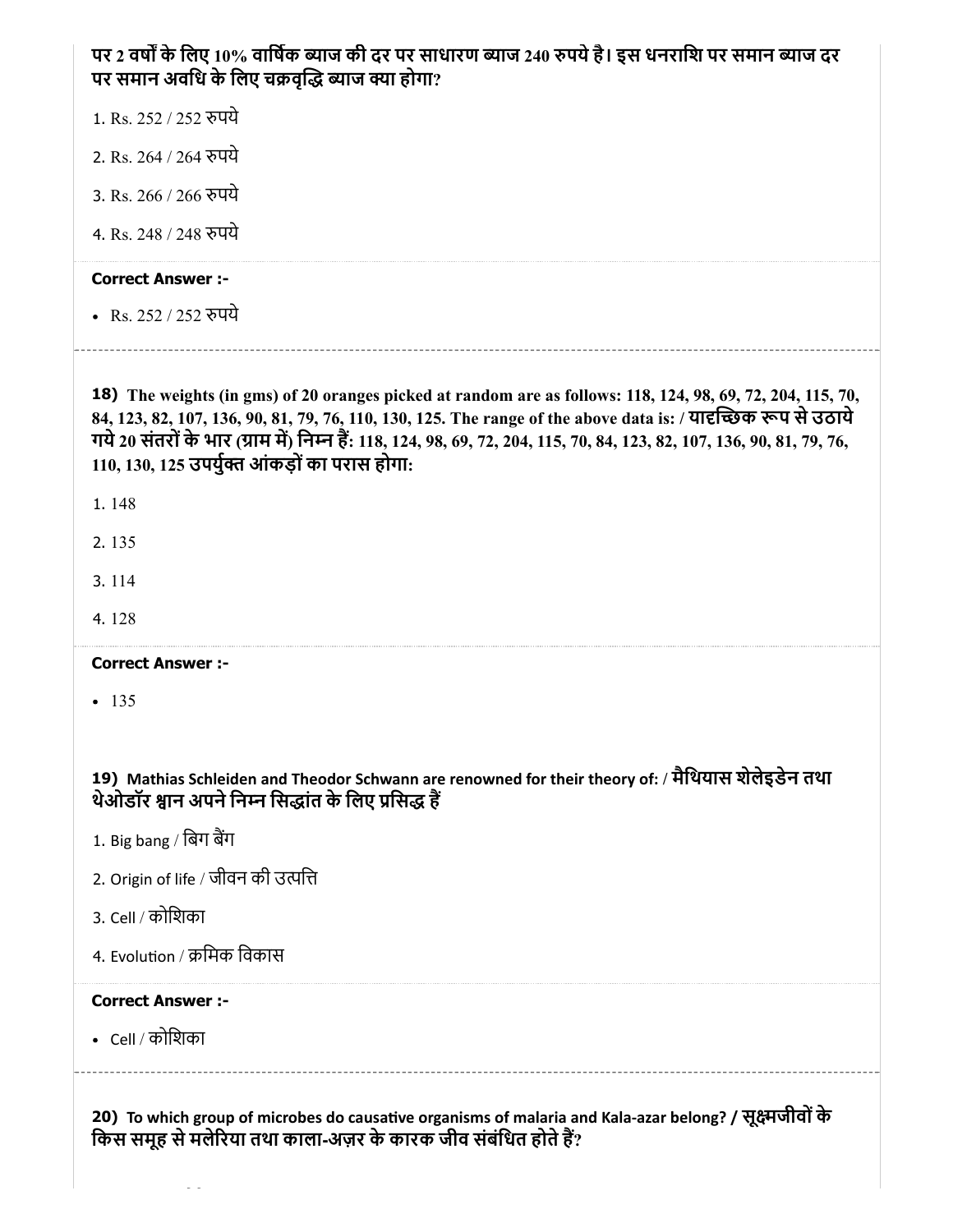- 1. Monera / मोनेरा
- 2. Fungi / कवक
- 3. Protozoa / प्रोटोज़ोआ
- 4. Nematode / नेमाटोड

• Protozoa / प्रोटोज़ोआ

## 21) Which of the following cleans the atmosphere of many of its pollutants? / निम्न में से कौन वातावरण को उसके बहुत से प्रदूषकों से साफ करता है?

- 1. Wind / पवन
- 2. Hydrogen / हाइडोजन
- 3. Oxygen / ऑक्सीजन
- 4. Rain / वषा

#### Correct Answer :-

• Rain / वर्षा

## 22) Deforestation causes soil erosion faster because: / वनों की कटाई से मृदा अपरदन तेजी से बढ़ जाता है, क्योंकि:

- 1. Roots hold the soil firmly / जड़ें मृदा को दृढ़तापूर्वक पकड़ती हैं।
- 2. Roots provide nutrients / जड़ें पोषक तत्व प्रदान करते हैं।
- 3. Roots absorbs water / जड़ें जल को अवशोषित करती हैं।
- 4. Roots absorb minerals / जड़ें खनिजों को अवशोषित करती हैं।

#### Correct Answer :-

- Roots hold the soil firmly / जड़ें मृदा को दृढ़तापूर्वक पकड़ती हैं।
- 

23) Ploughing makes the soil to be \_\_\_\_\_\_\_\_. / जोतना, मृदा को \_\_\_\_\_\_\_\_ बनाता है।

- 1. removed of weeds only / खरपतवारों से मुक्त
- 2. upturned and loosened only / उद्वर्ती और ढीला
- 3. aerated and easy to manure only / हवादार और खाद के िलए आसान
- 4. All the above / उपर्युक्त सभी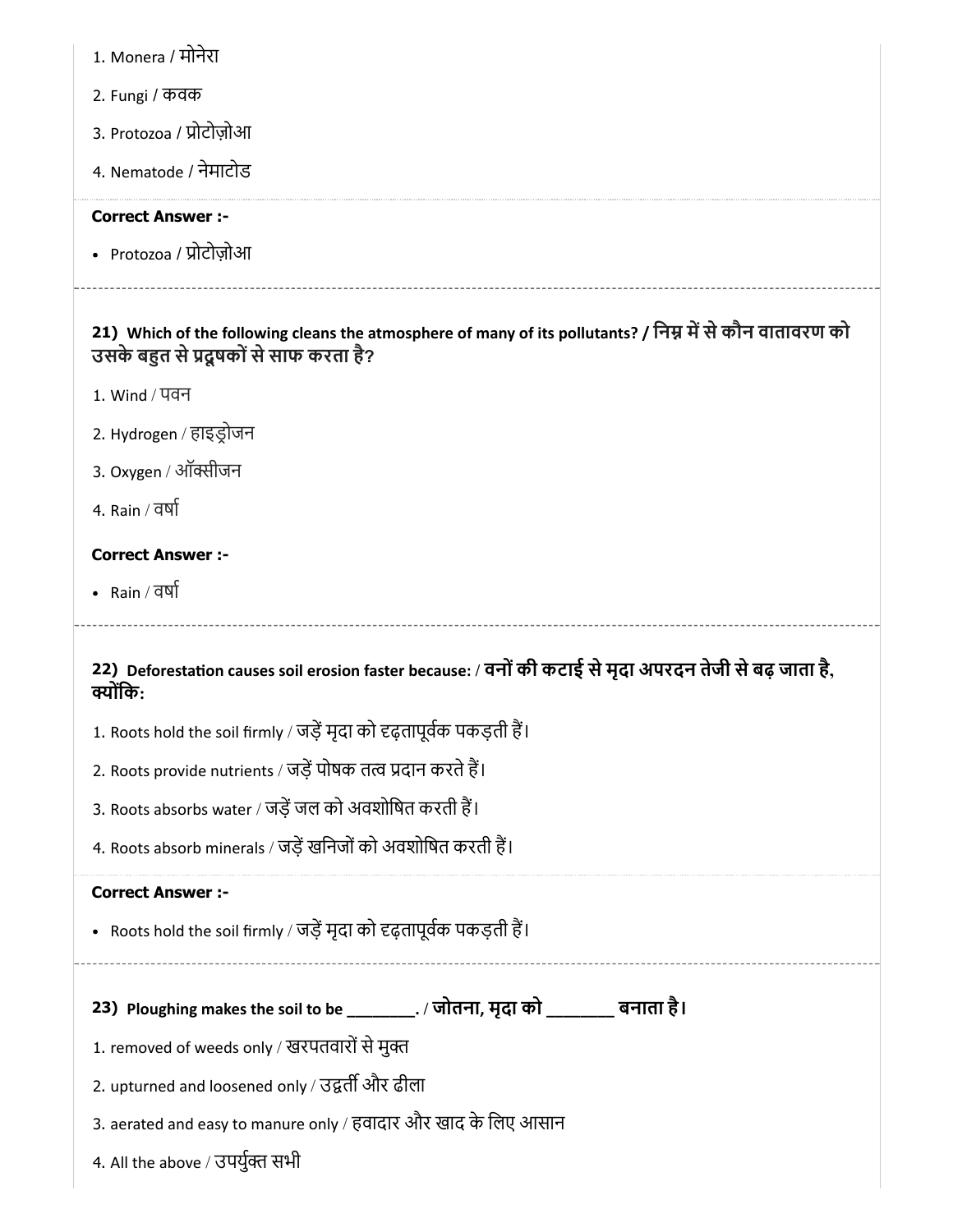# 24) Leucocytes are called white blood cells because: / ल्यूकोसाइट को श्वेत रक्त कर्णिकाएं कहा जाता है, क्यों? 25) Contractile proteins are found in: /संकुचनशील प्रोटीन इसमें पाए जाते हैं 26) Which one of the statements is FALSE about the effects of deforestation? / वनोूलन के Correct Answer :- • All the above / उपर्युक्त सभी 1. There is no specific reason / कोई विशिष्ट कारण नहीं है 2. They fight diseases / वे रोगों से लड़ती हैं 3. They appear like milk drops / वे दूध के बूंद जैसी दिखती हैं 4. They are colourless / वेरंगहीन होती ह Correct Answer :- • They are colourless / वे रंगहीन होती हैं 1. Blood / र 2. Bone /अथ 3. Cartilage /उपास्थि 4. Muscle / पेिशयाँ Correct Answer :- • Muscle / पेशियाँ प्रभावों के बारे में बनाये गये निम्न कथनों में से कौन सा एक गलत है? 1. It results in the lowering of ground water. /इसके परणाम सेभौम जल कम नीचेहो जाता है। 2. It increases temperature and pollution levels on the earth. /यह पृथ्वी पर तापमान और प्रदूषण स्तरों को बढ़ाता है। 3. It increases the level of CO<sub>2</sub> in the atmosphere. / यह वायुमंडल में CO<sub>2</sub> के स्तर को बढ़ाता है। 4. It increases the level of O<sub>2</sub> in the atmosphere. / यहवायुमंडल में **O<sub>2</sub>** के स्तर को बढ़ाता है। Correct Answer :- • It increases the level of O<sub>2</sub> in the atmosphere. / यहवायुमंडल में **O<sub>2</sub> के स्तर को बढ़ाता है**।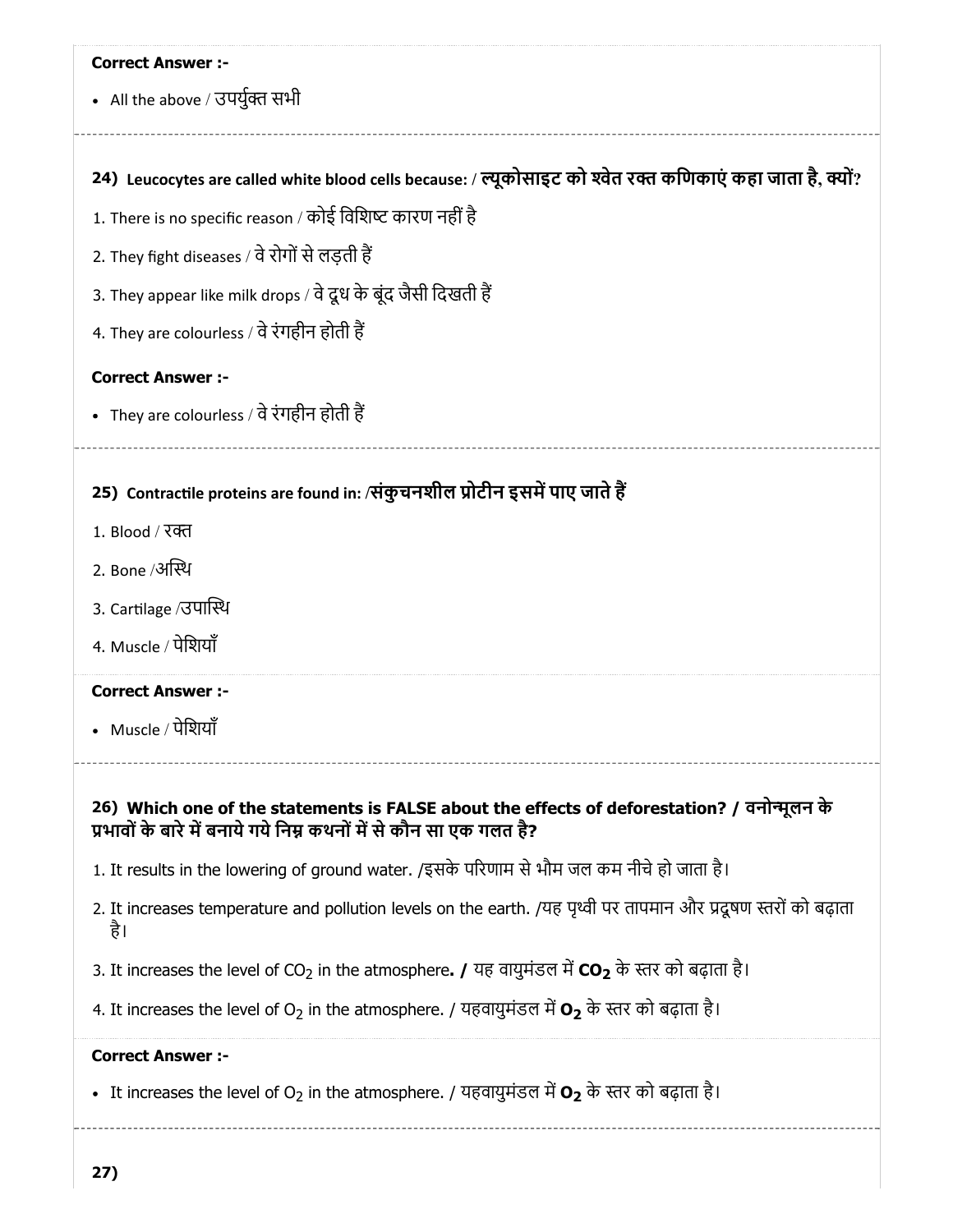| Select two non-biodegradable substances from the list of substances given below.<br>Waste paper, silver foil, tea leaves, DDT, leather shoes, woolen gloves                                                                                                                                              |
|----------------------------------------------------------------------------------------------------------------------------------------------------------------------------------------------------------------------------------------------------------------------------------------------------------|
| / नीचे दिए गए पदार्थों की सूची में से दो अजैवनिम्नीकरणीयपदार्थों का चयन करें।<br>रद्दी काराज़, चाँदी का वर्क, चाय की पत्तियाँ, डीडीटी, चमड़े के जूते, ऊनी दस्ताने                                                                                                                                        |
| 1. Waste paper, leather shoes /रद्दी काग़ज़, चाँदी का वर्क                                                                                                                                                                                                                                               |
| 2. Tea leaves, woolen gloves / चाँदी का वर्क,ऊनी दस्ताने                                                                                                                                                                                                                                                 |
| 3. Woolen gloves, leather shoes / डीडीटी, चमड़े के जूते                                                                                                                                                                                                                                                  |
| 4. Silver foil, DDT / चाँदी का वर्क, डीडीटी                                                                                                                                                                                                                                                              |
| <b>Correct Answer :-</b>                                                                                                                                                                                                                                                                                 |
| • Silver foil, DDT / चाँदी का वर्क, डीडीटी                                                                                                                                                                                                                                                               |
| 28) In a rectangle PQRS, the diagonals meet at 'O'. If OR = $5x - 1$ and OQ = $2x + 5$ , then $x =$ ____.<br>एक आयत PORS में, इसके विकर्ण बिंदु 'O' पर मिलते हैं। यदि OR = 5x - 1 और OQ = 2x + 5 है, तो x = $\qquad$                                                                                     |
| 1.3                                                                                                                                                                                                                                                                                                      |
| 2.4                                                                                                                                                                                                                                                                                                      |
| 3.2                                                                                                                                                                                                                                                                                                      |
| 4.1                                                                                                                                                                                                                                                                                                      |
| <b>Correct Answer :-</b>                                                                                                                                                                                                                                                                                 |
| - 2                                                                                                                                                                                                                                                                                                      |
|                                                                                                                                                                                                                                                                                                          |
| 29) A shopkeeper buys an article for Rs. 500 and marks it at 20% above the cost price. If he sells it<br>at 14% discount, then his SP is: / एक दुकानदार एक वस्तु को 500 रुपये में ख़रीदता है और इसे लागत कीमत<br>के ऊपर 20% पर अंकित करता है। यदि वह इसे 14% छूट पर बेचता है, तो उसका विक्रय मूल्य होगा: |
| 1. Rs. 524 / 524 रुपये                                                                                                                                                                                                                                                                                   |
| 2. Rs. 516 / 516 रुपये                                                                                                                                                                                                                                                                                   |
| 3. Rs. 528 / 528 रुपये                                                                                                                                                                                                                                                                                   |
| 4. Rs. 518 / 518 रुपये                                                                                                                                                                                                                                                                                   |
| <b>Correct Answer:-</b>                                                                                                                                                                                                                                                                                  |
| • Rs. 516 / 516 रुपये                                                                                                                                                                                                                                                                                    |